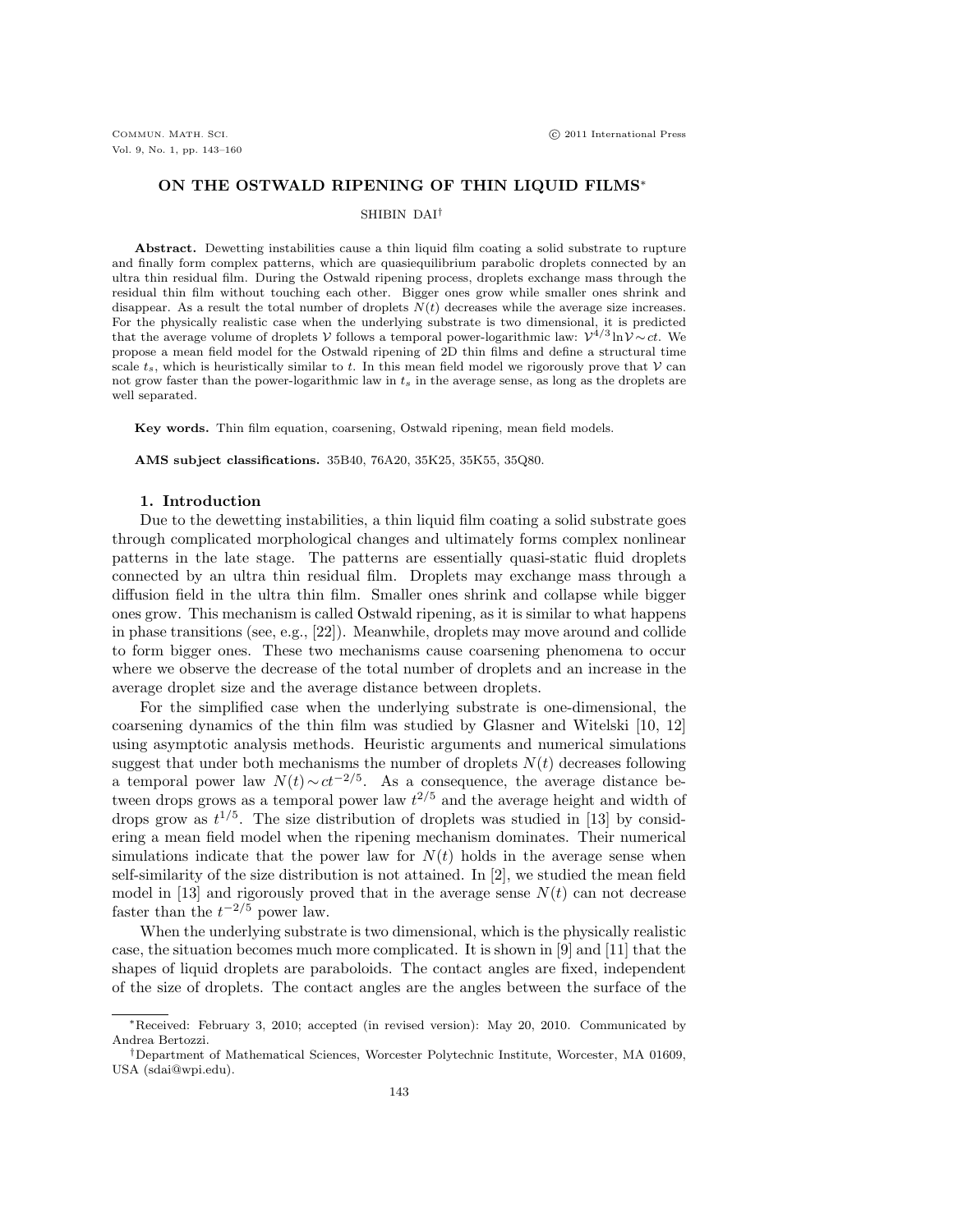droplets and the uniform ultra thin residual film. Because of this feature, the droplets are totally determined by their circular bases.

In [9] Glasner used asymptotic matching methods to study the roles of ripening and collision and heuristically concluded that the ripening mechanism indicated that the characteristic volume V of droplets increases as a temporal power law  $t^{3/4}$ , with a logarithmic correction coefficient

$$
\mathcal{V}^{4/3}\ln\mathcal{V} \sim ct.\tag{1.1}
$$

We call  $(1.1)$  a power-logarithmic law. In [11], Glasner et al. studied the same problem using energy arguments and heuristically obtained the same result. Other results in [9, 11] include that the collision mechanism can be as important as the ripening and can induce similar growth rates of characteristic sizes.

No rigorous result is known so far for the power-logarithmic law (1.1). The goal of this paper has two parts. First we propose a mean field model for the two dimensional thin film when the ripening mechanism dominates. In our mean field model, the power-logarithmic law becomes a built-in feature. The second part of our goal is to give some rigorous analysis for  $(1.1)$  in the mean field setting. We obtain an estimate on the coarsening rate that is consistent with the power-logarithmic law  $(1.1)$  in a "structural time scale"  $t_s$ . We call  $t_s$  a "structural timescale" because it captures some statistical information of the distribution. It will be discussed in detail later.

One specific advantage of a mean field model is that it enables us to obtain statistical information about the distribution of droplets such as the number and average size of droplets. It is generally conjectured that the size distribution of liquid droplets takes a self-similar form. Numerical simulations also somewhat agree with such a conjecture, but rigorous justification is lacking. A major challenge to rigorous analysis is to find an easy way to retrieve such statistical information from the nonlinear thin film equation itself. In a mean field model, the size distribution of droplets obeys a transport equation. We can study the existence (or nonexistence) and properties of self-similar solutions for such an equation.

We describe our mean field model as follows (a formal derivation will be given in Section 2). Suppose at time t, there are  $N(t)$  droplets on a square substrate  $\Omega = [0, \mathcal{L}]^2$ and let  $\{R_i, i = 1, \dots, N(t)\}\)$  be the radii of their bases. Since we do not consider the migration and collision of droplets, the spatial locations of droplets are not essential as long as the droplets are well-separated (note however that the migration can be significant in thin films). Our mean field model says that the evolution of radii must satisfy the following evolution law:

$$
\dot{R}_i = -\frac{1}{R_i^2} \frac{1}{\ln \phi(t)^{-1}} \left( \frac{1}{R_i} - P_*(t) \right) \quad \text{for all } i = 1, \cdots, N,
$$
\n(1.2)

$$
\phi(t) = \frac{\sum_{i=1}^{N} R_i^2}{\mathcal{L}^2} \quad \text{and} \quad P_*(t) = \frac{\sum_{i=1}^{N} R_i^{-1}}{N}.\tag{1.3}
$$

Here  $\phi$  is the rescaled fraction of the substrate that is covered by the bases of the droplets and P<sup>∗</sup> is a mean field determined by the conservation of total volume of droplets. That is, it is a result of  $\sum_{i=1}^{N} R_i^2 \dot{R}_i = 0$ .  $P_*$  then determines a critical radius  $\mathcal{R}_* = P_*^{-1}$  which is the harmonic mean of all radii  $\{R_i\}$ . Note that  $\phi$  and  $P_*$  are spatial constants but vary with time. From (1.2), since  $\phi$  is always smaller than 1, droplets with radii bigger than  $\mathcal{R}_*$  grow and those with radii smaller than  $R_*$  shrink and finally disappear.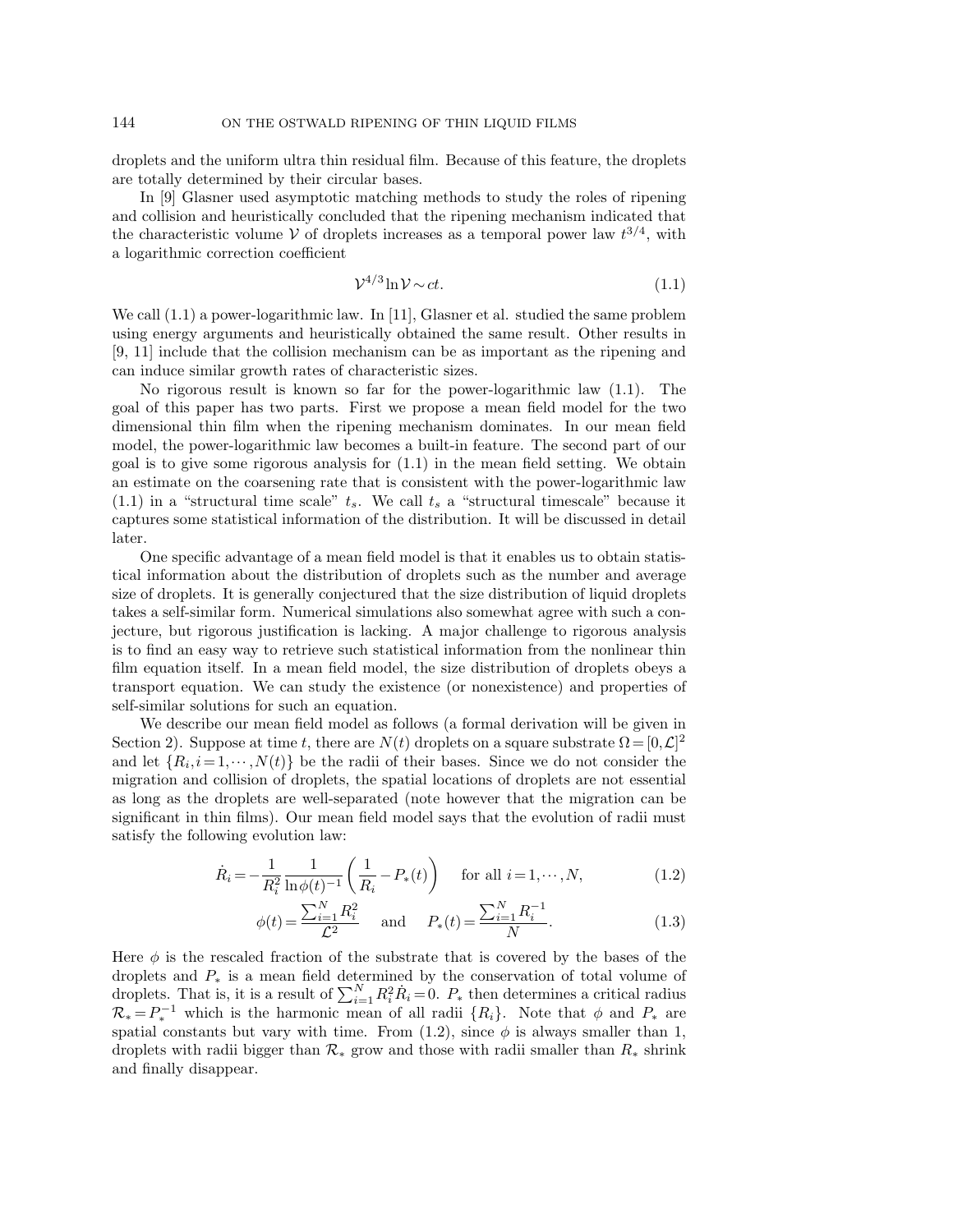Singularities occur when some radii approach zero. After the singular moments, we remove the droplets that disappeared from the system and continue.

Now we consider the evolution of the distribution of radii. Let  $f(t,R)$  be the density function of the distribution of radii at time t. Given the evolution law for radii  $(1.2)$ , the transport equation for f is immediately written as

$$
\frac{\partial}{\partial t} f(t, R) + \frac{\partial}{\partial R} \left( -\frac{1}{R^2} \frac{1}{\ln \phi^{-1}} \left( \frac{1}{R} - P_* \right) f(t, R) \right) = 0. \tag{1.4}
$$

Here

$$
\phi = \frac{\int_0^\infty R^2 f(t, R) \, dR}{\mathcal{L}^2}, \quad P_* = \frac{\int_0^\infty R^{-1} f(t, R) \, dR}{\int_0^\infty f(t, R) \, dR}.\tag{1.5}
$$

The minimum requirement on  $f(t,R)$  is  $\int_0^\infty R^2 f(t,R) dR < \mathcal{L}^2$  since the droplets can not occupy all the substrate. In addition, the conservation of total volume of droplets translates into  $\int_0^\infty R^3 f(t,R) dR = \text{const.}$ 

The evolution law (1.2) has one spectacular property; it makes it easy to capture the power-logarithmic law (1.1) for the coarsening rate because of the built-in factor  $\ln \phi^{-1}$ .

The relation between  $\phi$  and the characteristic volume V of droplets is pretty simple. Take  $V$  to be the average volume

$$
\mathcal{V}_{avg} = \frac{\mathcal{V}_{total}}{N}.
$$
\n(1.6)

Since the droplets are paraboloids with the same fixed contact angels, the characteristic radius of the droplet bases should be  $\tilde{\mathcal{R}} = a V_{avg}^{1/3}$  where a is a constant determined by the fixed contact angle. Without loss of generality, after a simple rescaling we can just take  $a = 1$ . By the definition (1.3) of  $\phi$ ,

$$
\phi = \frac{\sum_{i=1}^{N} R_i^2}{\mathcal{L}^2} \sim \frac{N\tilde{\mathcal{R}}^2}{\mathcal{L}^2} \sim \frac{\mathcal{V}_{total} \mathcal{V}_{avg}^{2/3}}{\mathcal{V}_{avg}\mathcal{L}^2} \sim \frac{\mathcal{V}_{total}}{\mathcal{L}^2} \mathcal{V}_{avg}^{-1/3} \sim h_{avg} \mathcal{V}_{avg}^{-1/3}.
$$
 (1.7)

Here  $h_{avg} := V_{total}/\mathcal{L}^2$  is the average height of the thin film, which is a constant determined by the initial configuration. So

$$
h_{avg}\phi^{-1} \sim \mathcal{V}_{avg}^{1/3}.\tag{1.8}
$$

According to (1.1), the relation between  $\phi^{-1}$  and time t should be

$$
ct \sim \mathcal{V}_{avg}^{4/3} \ln \mathcal{V}_{avg} \sim h_{avg}^{4} \phi^{-4} \ln(h_{avg}^{3} \phi^{-3}) \sim h_{avg}^{4} \phi^{-4} \ln(\phi^{-3})
$$
 (1.9)

provided that  $h_{avg}$  is of magnitude  $O(1)$ , which is always reasonable by an appropriate nondimensionalization of the system. So

$$
\phi \left(\ln \phi^{-1}\right)^{-1/4} \sim c_1 h_{avg} t^{-1/4},\tag{1.10}
$$

where  $c_1 = (c/3)^{-1/4}$ .

Our main result about the coarsening rate of the mean field model  $(1.2)$ – $(1.3)$  is a one-sided time averaged estimate that is consistent with (1.10). Namely we prove that  $\phi(\ln \phi^{-1})^{-1/4}$  can not decrease faster than the  $t_s^{-1/4}$  power law in the "structural"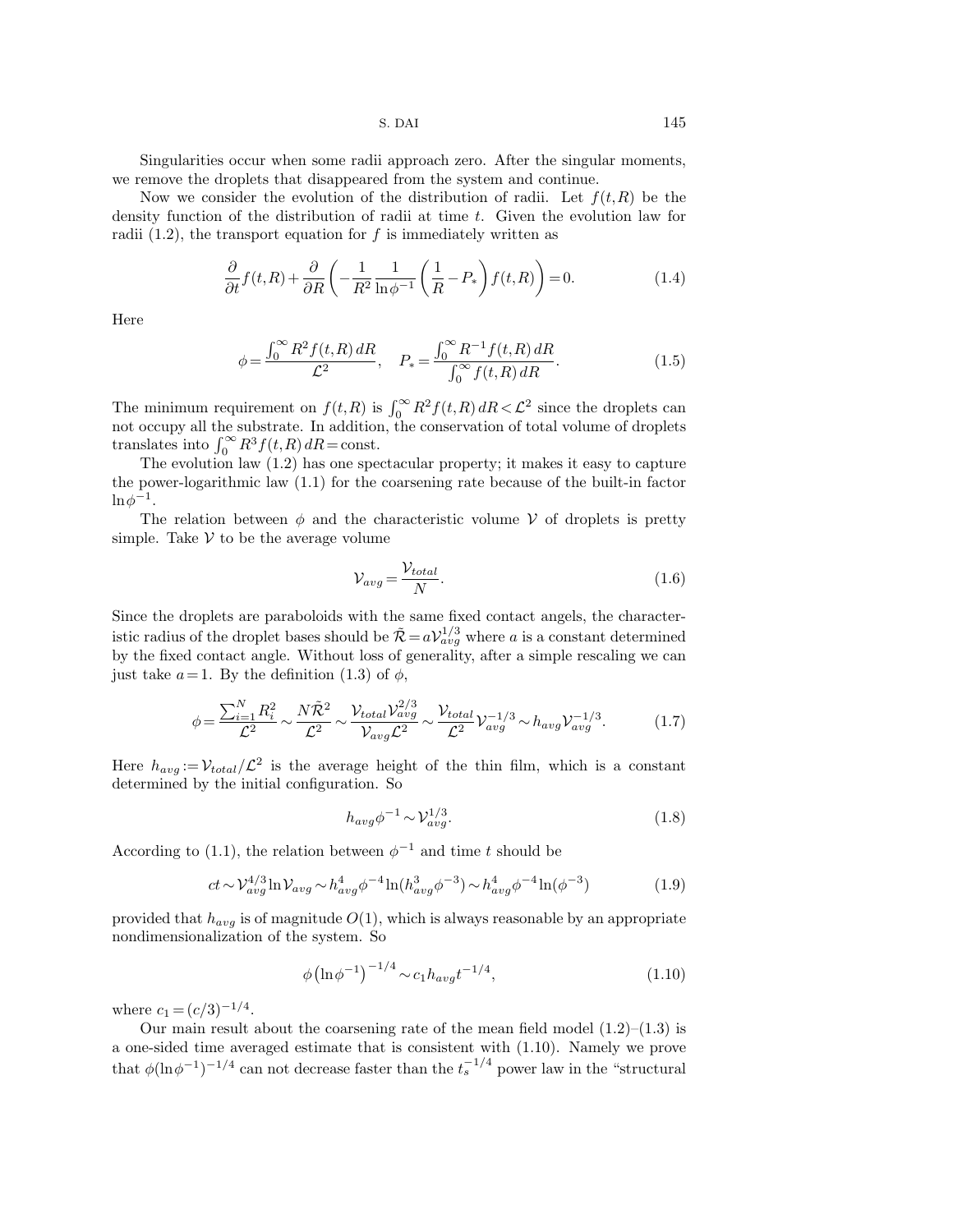time scale"  $t_s$ , in the average sense. Consequently we prove that the average volume  $V_{avg}$  of droplets can not increase faster than the power-logarithmic law (1.1), i.e.,

$$
\mathcal{V}_{avg}^{4/3} \ln \mathcal{V}_{avg} \leqslant ct_s \tag{1.11}
$$

in the average sense. The structural time scale  $t_s$  captures some of the statistical information of the size distribution of droplets. Its properties need to be explored but it is always true that  $t_s \geq t$  and heuristically  $t_s \sim t$ .

Our analysis employs a method introduced by Kohn and Otto in [14], where they consider the coarsening rates for two Cahn-Hilliard equations, one with constant mobility and the other with degenerate mobility. Their results are universal timeaveraged power law lower bounds for decay of a normalized free energy. These power law bounds are consistent with the coarsening rates of characteristic length scales. They are called universal because they apply to every solution, are independent of any system parameters, and independent of statistical assumptions.

This method consists of three key ingredients:

(i) an interpolation inequality between the normalized energy and an auxiliary dual quantity;

(ii) a dissipation inequality that connects the rates of change of the free energy and of the dual quantity;

(iii) an ODE argument based on the two inequalities gives the desired timeaveraged power law lower bound on the energy.

The Kohn-Otto framework has been applied successfully to many different cases [1, 2, 3, 4, 5, 6, 7, 8, 15, 16, 21]. One common feature of these applications is that the systems under consideration dissipate a normalized energy in a rate as a temporal power law and all ultimate estimates are bounds on the normalized energy. The auxiliary dual quantities are constructed in various ways. Some are constructed by taking advantage of the gradient flow structure of the dynamics [1, 6, 7, 8, 15, 16, 21], some by the simple geometric morphologies [2, 3, 5], and some by the combination of both  $[4]$ .

We want to point out that the results in [21] are about a nonlinear thin film PDE with such a mobility that droplet collisions are absent according to [9]. Their results capture the leading order power law of  $\mathcal{V} \sim t^{3/4}$  but do not capture the logarithmic factor  $\ln \mathcal{V}$ . Hence in some sense our results are improvements of those in [21].

Indeed it is the logarithmic factor that distinguish our results from those in [21].

In our model, the system dissipates the surface energy, which is proportional to  $\phi$ . However, what we want to prove is a power-logarithmic law  $(1.10)$ , not a power law for  $\phi$  vs. t. If we define  $\Phi := \phi(\ln \phi^{-1})^{-1/4}$ , then we have a power law relation between  $\Phi$  and t. It is not clear if  $\Phi$  can be interpreted as energy in some sense. To apply the Kohn-Otto framework, we need to find a quantity dual to Φ.

First we define a quantity that is dual to  $\phi$ . Because of the parabolic shapes of droplets, we apply the ideas in [5] and define an auxiliary quantity

$$
\sigma(t) := \frac{\mathcal{L}^2 \sum_{i=1}^{N} R_i^4}{\mathcal{V}_{total}^2}
$$
\n(1.12)

where  $V_{total} = \sum_{i=1}^{N} R_i^3$  is the conserved total volume of droplets.  $\sigma(t)$  is "dual" to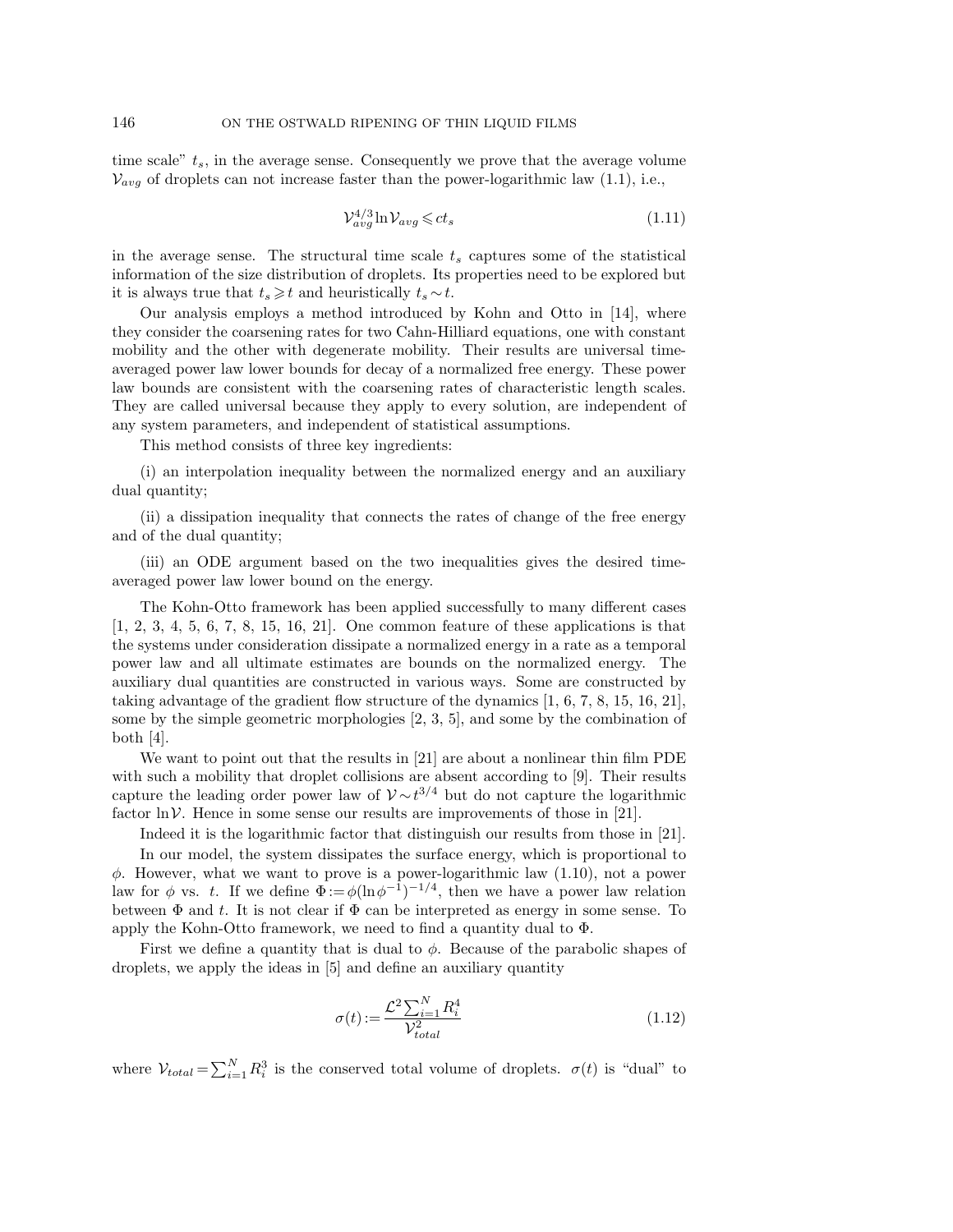$\phi(t)$  in the sense that the interpolation inequality holds

$$
\phi(t)\sigma(t) = \frac{\left(\sum_{i=1}^{N} R_i^2\right) \left(\sum_{i=1}^{N} R_i^4\right)}{\left(\sum_{i=1}^{N} R_i^3\right)^2} \ge 1.
$$
\n(1.13)

Note that the definition of  $\sigma$  is purely out of mathematical necessity, even though it can be interpreted as the normalized  $4<sup>th</sup>$  moment of the distribution of droplet radii.

To construct a quantity that is dual to  $\Phi$ , we define  $S := \sigma (\ln \sigma)^{1/4}$ . It is immediate that the interpolation inequality holds

$$
\Phi(t)S(t) \geq 1.
$$

As for the dissipation relation, due to technical reasons we need the "structural" time scale

$$
t_s := \int_0^t \left(\frac{\ln \sigma(s)}{\ln \phi(s)^{-1}}\right)^{1/2} ds.
$$
\n(1.14)

We call  $t_s$  a "structural" time scale because it captures some statistical information of the distribution of droplets – for example, if all radii are identical, then  $t_s = t$ . In general since  $\sigma \ge \phi^{-1} > 1$ ,  $t_s$  is an increasing function of t and  $t_s \ge t$ .

Rewriting  $\Phi$  and S in the structural time scale  $t_s$ , we can have a dissipation inequality (details will be given in Section 3). Finally, by applying an ODE argument we have the following estimate.

THEOREM 1.1. Assume that the initial droplet configuration of the thin liquid film satisfies  $\phi < e^{-1}$ . Then for any  $2 < p < 4$  there exist positive constants  $C_1$  and  $C_2$ depending on p and independent of any system parameter such that for any solutions  ${R_i}$  of the mean field model (1.2)–(1.3), if we rewrite  $\phi(t)$  in  $t_s$ , i.e., if  $\tilde{\phi}(t_s) = \phi(t)$ , then

$$
\int_0^{T_s} \left( \tilde{\phi}(t_s) (\ln \tilde{\phi}^{-1}(t_s))^{-1/4} \right)^p dt_s \geq C_2 \int_0^{T_s} \left( h_{avg} t_s^{-1/4} \right)^p dt_s \tag{1.15}
$$

provided  $T_s > C_1 h_{avg}^4 \sigma(0)^4 \ln \sigma(0)$ .

An estimate on the growth rate of the average volume of droplets can be obtained as a consequence of Theorem 1.1.

Theorem 1.2. In addition to the assumption in Theorem 1.1, assume further that the initial configuration satisfies  $\mathcal{V}_{avg} \geq h_{avg}^3$ . For any  $2 < p < 4$ , let  $C_1$ ,  $C_2$  be the same constants as in Theorem 1.1. Then for any solutions  $\{R_i\}$  of the mean field model (1.2)–(1.3), if we rewrite the average volume of droplets  $V_{avg}$  in  $t_s$ , i.e., if  $V(t_s) = V_{avg}(t)$ , then

$$
\int_0^{T_s} \left\{ \tilde{\mathcal{V}}(t_s)^{4/3} \ln \left( \frac{\tilde{\mathcal{V}}(t_s)}{h_{avg}^3} \right) \right\}^{-p/4} dt_s \ge 3^{-p/4} C_2 \int_0^{T_s} t_s^{-p/4} dt_s \tag{1.16}
$$

provided  $T_s > C_1 h_{avg}^4 \sigma(0)^4 \ln \sigma(0)$ .

REMARK 1.3. Theorem 1.2 says that if the system is nondimensionalized in a way such that  $h_{avg}$  is of order  $O(1)$ , then in the average sense  $\tilde{\mathcal{V}}(t_s)^{4/3} \ln \tilde{\mathcal{V}}(t_s) \leqslant ct_s$ , which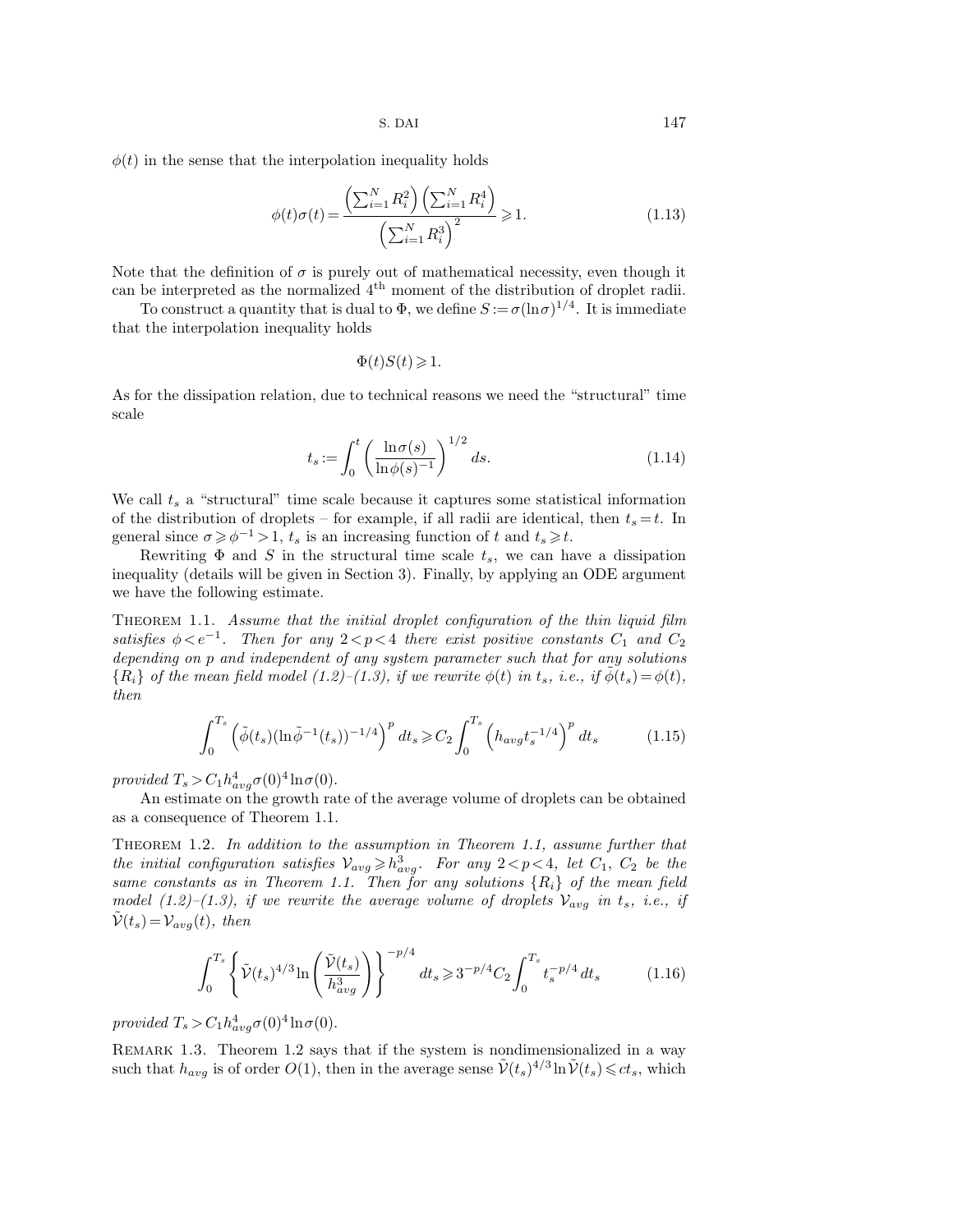is an upper bound of the coarsening rate that is consistent with the power-logarithmic law  $(1.1)$ . Specifically the constant c is independent of any system parameter.

REMARK 1.4. The bounds in Theorems 1.1 and 1.2 are not only one-sided, but also in the time average sense. These limitations can not be removed without considering detailed statistical information of the dynamics. We can not obtain universal two sided bounds because of the existence of systems that coarsen slower than the powerlogarithmic law. For example, there are unstable equilibrium states.

As for pointwise bounds, it is shown in [13] that there exist "staircasing" transient dynamics, which are very different from self similar dynamics, in the Ostwald ripening of thin films for some initial droplet distributions. This annihilates the possibility of a one-sided pointwise power law bound. Nevertheless, numerical simulations show that, even in these "staircasing" transient dynamics, the time-averaged coarsening rates always obey the same power law as in self similar dynamics. This in part justifies that a time averaged bound is the best we can expect without considering statistical information of the dynamics.

Remark 1.5. We discuss the assumptions in Theorems 1.1 and 1.2. The assumption  $\phi < e^{-1}$  is obviously reasonable since droplets will cover only a small part of the substrate. Nevertheless we can get a little more information when combined with the assumption  $V_{avg} \ge h_{avg}^3$  in Theorem 1.2. Since

$$
\mathcal{V}_{total} = h_{avg} \mathcal{L}^2, \quad \mathcal{V}_{avg} = \frac{\mathcal{V}_{total}}{N}, \quad \text{and} \quad \frac{\mathcal{V}_{avg}}{h_{avg}^3} = \frac{\mathcal{L}^2}{N h_{avg}^2}, \tag{1.17}
$$

if we define

$$
\gamma := \frac{\mathcal{V}_{avg}}{h_{avg}^3} = \frac{\mathcal{L}^2}{N h_{avg}^2},\tag{1.18}
$$

then

$$
N = \frac{1}{\gamma} \frac{\mathcal{L}^2}{h_{avg}^2}.
$$
\n(1.19)

The assumption  $\mathcal{V}_{avg} \geq h_{avg}^3$  in Theorem 1.2 requires  $\gamma \geq 1$ . In addition, as will be proved in Section 3,

$$
\phi = \frac{\sum_{i=1}^{N} R_i^2}{\mathcal{L}^2} \le h_{avg} \mathcal{V}_{avg}^{-1/3} = \left(\frac{N h_{avg}^2}{\mathcal{L}^2}\right)^{1/3} = \frac{1}{\gamma^{1/3}}.
$$
\n(1.20)

The assumption in Theorem 1.1 can be achieved by choosing  $\gamma = e^3$ . Combined with (1.19), the regime we study is when the initial configuration satisfies

$$
N \approx \frac{1}{e^3} \frac{\mathcal{L}^2}{h_{avg}^2}.\tag{1.21}
$$

Since the starting point of our mean field model is when the system aspect ratio is large, i.e., when  $\mathcal L$  is several orders of magnitude bigger than  $h_{avg}$ , systems under our consideration can be very complex with a big number of droplets.

The rest of the paper is structured as follows. In Section 2 we give a heuristic derivation of our mean field model  $(1.2)$ – $(1.3)$ . In Section 3 we will prove Theorems 1.1 and 1.2. In Section 4 we will discuss the relation between the structural time scale  $t<sub>s</sub>$  and the self-similarity of the distribution of droplet radii. Finally in Section 5 we discuss possible generalizations to our mean field model and results.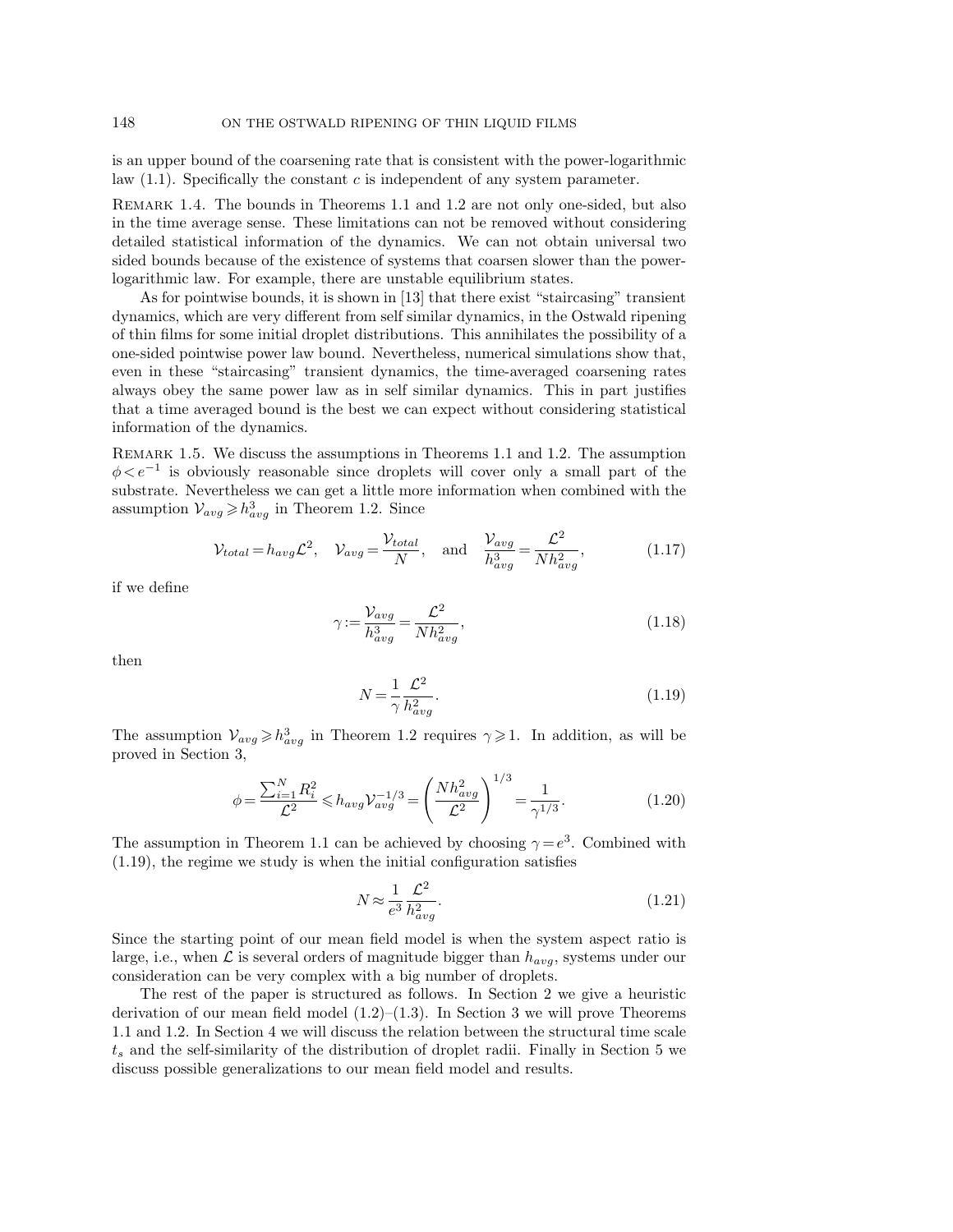# 2. Formal derivation of the mean field model

In this section, we derive the mean field model for physically realistic thin liquid films with 2D underlying substrate. We only consider the case when the ripening mechanism dominates the dynamics and the migration and collisions of droplets can be ignored.

Mathematically, the thin film dynamics are described by the lubrication theory [20]. Denote by  $h=h(x,t)$  the height of the thin film. The evolution of h satisfies the following equation

$$
\partial_t h + \nabla \cdot (h^q \nabla (\Delta h - U'(h))) = 0,\tag{2.1}
$$

where  $U(h)$  is an intermolecular potential that includes both attractive and repulsive effects and the balance produces a single minimum  $h_{min}$  for h, which corresponds to the globally stable ultra thin film. The only mathematically necessary properties of the potential  $U$  are:

 $U(h)$  has a unique minimum  $h_{min}$ ,

 $U'(h)$  has a unique maximum,  $p_{max}$ , at the maximum droplet height  $h_{max}$ ,  $U'(h) = o(h^{-1})$  and  $U(h) \to 0$ , as  $h \to \infty$ ,  $\lim_{h\to 0} U(h) = \infty.$ 

The mobility  $h<sup>q</sup>$  depends on boundary conditions when deriving the thin film equation from the Stokes equation. For example, the standard nonslip boundary condition gives a mobility corresponding to  $q=3$ .

When the underlying substrate is 2D, the shapes of liquid droplets are paraboloids with fixed contact angles that are determined solely by the intermolecular potential  $U(h)$ . Because of this feature, the droplets are totally determined by their circular bases.

In [9] and [11], it is pointed out that the motion of the droplet bases is determined by the mobility in the nonlinear thin film Equation (2.1). When the power  $0 < q < 3$ , the influence of the mobility of the droplets are minor compared to the ripening process. Hence we can ignore the collision of droplets and just concentrate on the ripening process.

In this case, our mean field model to the coarsening is a transport equation for the distribution of the radii of bases. When the distribution is discrete, it becomes a system of ODEs. This system has singularities when some droplets shrink and disappear.

Suppose that at time t there are  $N(t)$  droplets. Let  $\{R_i, i = 1, \dots, N\}$  be the radii of their bases and  $\{X_i, i=1,\dots,N\}$  be the centers of the bases. Denote by  $\Gamma_i :=$  ${x \in \mathbb{R}^2 : |x - X_i| = R_i}$  the boundary of the *i*<sup>th</sup> base. The evolution of the droplets is determined by the variation of the hydradynamic pressures. Since the liquid droplets are quasistationary, it is pointed out in [9] that after a trivial rescaling, the variation of pressure  $P$  in the thin residual film satisfies

$$
-\Delta P(x) = 0 \quad \text{if } |x - X_i| > R_i \text{ for all } i,
$$
\n
$$
(2.2)
$$

$$
P = \frac{1}{R_i} \quad \text{on } \Gamma_i,\tag{2.3}
$$

$$
\dot{R}_i = \frac{1}{R_i^2} \int_{\Gamma_i} [\nabla P \cdot n] \, ds \quad \text{on } \Gamma_i.
$$
\n(2.4)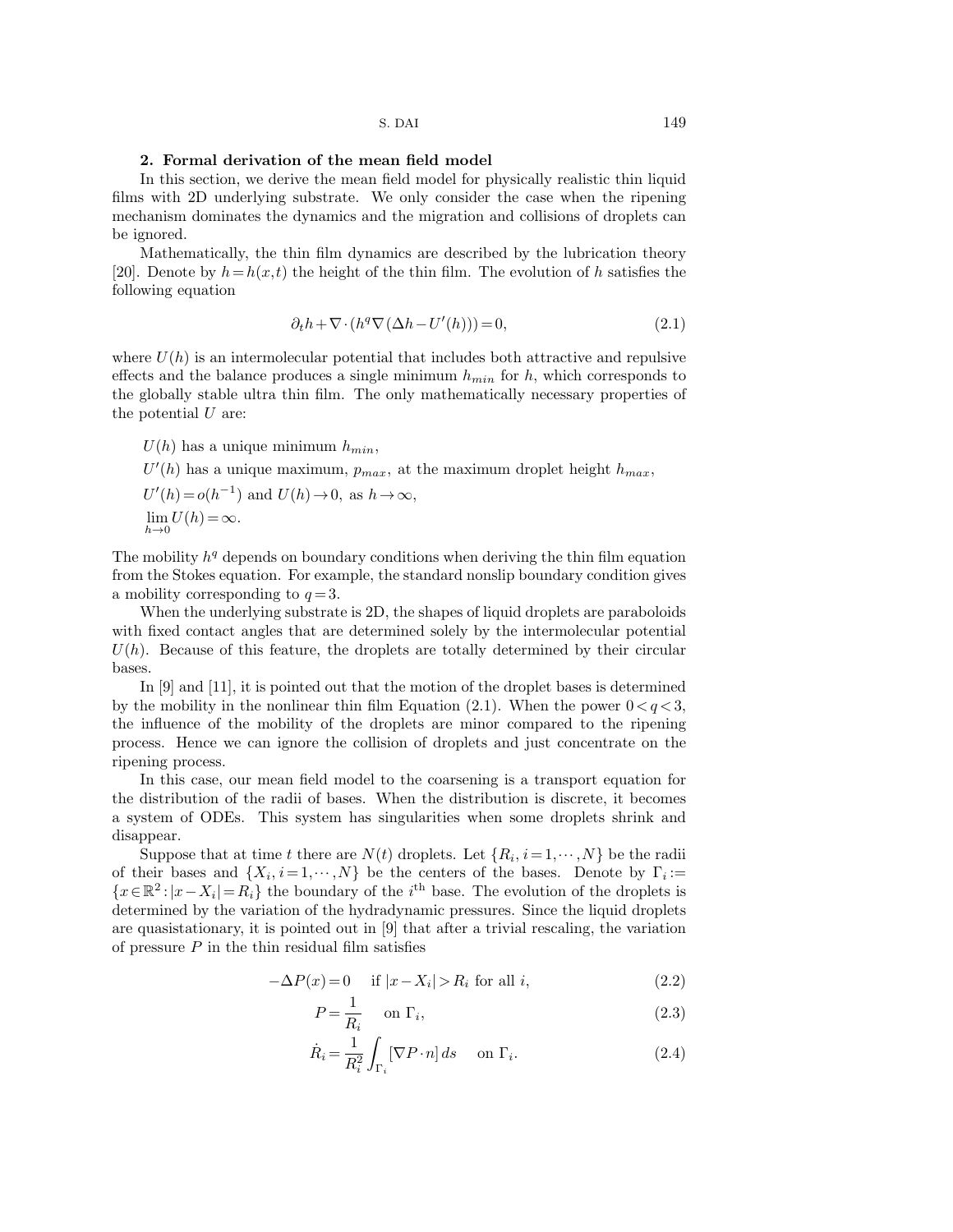Here  $[\nabla P \cdot n]$  is the jump of the normal gradient of P across the boundary. Boundary condition (2.4) guarantees that the total volume of droplets is preserved during the ripening process. Note that because of the parabolic shapes, volumes of droplets are proportional to the cube of their radii of the bases.

We will derive a mean field model from Equations  $(2.2)$ – $(2.4)$ . We consider the case when the distance between droplets are much bigger than the size of droplets. Then, at a given time, near the droplets the pressure  $P$  should be similar to the fundamental solution to the 2D Laplacian operator. Away from droplets, P will approach a mean field  $P_{*}$ . This indicates that we require a "cutoff" of the fundamental solution. Assume d is the cutoff distance, that is,  $d$  is a number bigger than droplet sizes but much smaller than the distance between droplets so that  $P$  becomes the mean field  $P_*$  at points x when  $|x - X_i| \ge d$  for all i. Then P should have the following form near the  $i^{\text{th}}$  droplet,

$$
P(x) = c_i \ln \frac{|x - X_i|}{d} + P_* \quad \text{for } |x - X_i| \le d.
$$
 (2.5)

REMARK 2.1. The mean field  $P_*$  is the average effect of neighbor droplets and it varies in a length scale  $\mathcal{L}_s$  called the screening length, which measures the distance droplets' influence can reach (about screening length see, e.g., [17, 18]). In a thin film, according to [17], if  $l$  is the average distance between droplets and  $R$  is the typical radius of droplets, then

$$
\mathcal{L}_s^2 \approx l^2 \ln \frac{l}{R}.
$$

Taking  $\delta := \mathcal{L}/\mathcal{L}_s$  to be the relative size of the system compared to the screening length and  $\epsilon = l/\mathcal{L}$  as a dimensionless parameter for the average distance between droplets, we have

$$
\delta^{-2} \approx \epsilon^2 \ln \frac{l}{R}, \qquad R \approx l \exp(-\delta^{-2} \epsilon^{-2}).
$$

The fraction  $\phi$  then satisfies

$$
\phi \approx \frac{R^2}{l^2} \approx \exp(-2\delta^{-2}\epsilon^{-2}).\tag{2.6}
$$

When  $\mathcal{L}_s \gg \mathcal{L}, P_*$  is a spatial constant that varies with time. In this paper, we will only consider this case. Our mean field model corresponds to the dilute limit when  $\phi \rightarrow 0$  in a rate given above and both  $\delta \rightarrow 0$  and  $\epsilon \rightarrow 0$ .

The boundary condition (2.3) requires that

$$
\frac{1}{R_i} = c_i \ln \frac{R_i}{d} + P_*,
$$
\n(2.7)

and hence

$$
c_i = \frac{\left(\frac{1}{R_i} - P_*\right)}{\ln \frac{R_i}{d}}.\tag{2.8}
$$

From the boundary condition  $(2.4)$  we obtain an evolution law for  $R_i$ :

$$
\dot{R}_i = \frac{2\pi}{R_i^2} c_i = \frac{2\pi}{R_i^2} \frac{1}{\ln\frac{R_i}{d}} \left(\frac{1}{R_i} - P_*\right).
$$
\n(2.9)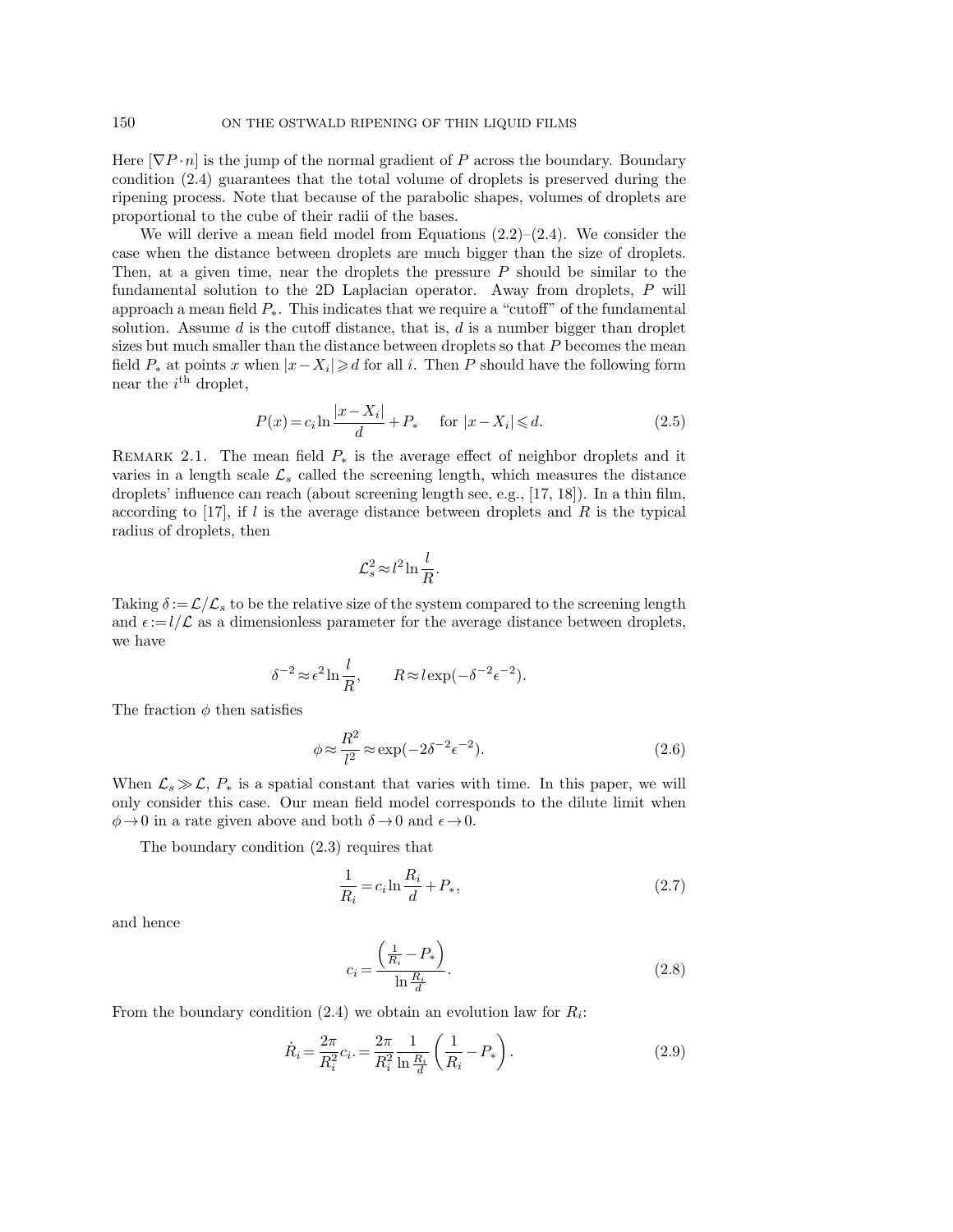Note that the cutoff distance d is artificial and the coefficient  $(\ln \frac{R_i}{d})^{-1}$  is still hard to work with. Heuristically we may choose  $d$  to be the average distance between the droplets. Since the thin film covers a 2 dimensional  $\mathcal{L} \times \mathcal{L}$  square domain, we take  $Nd^2 = \mathcal{L}^2$ , or  $d = \mathcal{L}/\sqrt{N}$ .

In the coefficient  $(\ln \frac{R_i}{d})^{-1}$ , without changing the leading order behavior of the model, we may replace  $R_i$  by the characteristic radius  $R$  of all droplets.  $R$  is characteristic in the sense that  $N\mathcal{R}^2$  equals the total area covered by all the bases of droplets. That is,

$$
N\mathcal{R}^2 = \sum_{i=1}^N R_i^2, \text{ or } \mathcal{R} = \left(\frac{\sum_{i=1}^N R_i^2}{N}\right)^{1/2}.
$$

We define  $\mathcal R$  in such a way because we only consider the two dimensional feature of the underlying substrate, hence the two dimensional feature of the pressure field P.

Now the coefficient  $(\ln \frac{R_i}{d})^{-1}$  is replaced by

$$
\left(\ln\frac{\mathcal{R}}{d}\right)^{-1} = \left(\ln\frac{\sqrt{N}\mathcal{R}}{\sqrt{N}d}\right)^{-1} = \left(\frac{1}{2}\ln\frac{\sum_{i=1}^{N}R_i^2}{\mathcal{L}^2}\right)^{-1}.\tag{2.10}
$$

The coefficient (2.10) is changing with time and it has some profound connection with the coarsening dynamics.

As is in Section 1, define

$$
\phi(t) := \frac{\sum_{i=1}^{N} R_i^2}{\mathcal{L}^2}.
$$
\n(2.11)

Then  $(2.10)$  is related to  $\phi$ ,

$$
\left(\ln\frac{\mathcal{R}}{d}\right)^{-1} = \left(\frac{1}{2}\ln\phi\right)^{-1} = -\left(\frac{1}{2}\ln\phi^{-1}\right)^{-1}.
$$
 (2.12)

Replacing the coefficient  $(\ln \frac{R_i}{d})^{-1}$  in (2.9) by (2.12) and rescaling time, we obtain our evolution law for radii, which is a coupled ODE system.

(a.) Evolution law for radii. For all  $i=1,\dots,N$ , we have

$$
\dot{R}_i = -\frac{1}{R_i^2} \frac{1}{\ln \phi^{-1}} \left( \frac{1}{R_i} - P_* \right). \tag{2.13}
$$

The mean field  $P_*$  is determined by the conservation of the total volume of droplets. That is,  $\sum_{i=1}^{N} R_i^2 \dot{R}_i = 0$  implies that

$$
P_* = \frac{\sum_{i=1}^{N} R_i^{-1}}{N}.
$$
\n(2.14)

## (b.) The transport equation for the distribution of radii

Now we consider an arbitrary distribution  $f(t,R)$  of radii at time t. Given the evolution law for radii  $(2.13)$ , the transport equation for f is

$$
\frac{\partial}{\partial t} f(t, R) + \frac{\partial}{\partial R} \left( -\frac{1}{R^2} \frac{1}{\ln \phi^{-1}} \left( \frac{1}{R} - P_* \right) f(t, R) \right) = 0. \tag{2.15}
$$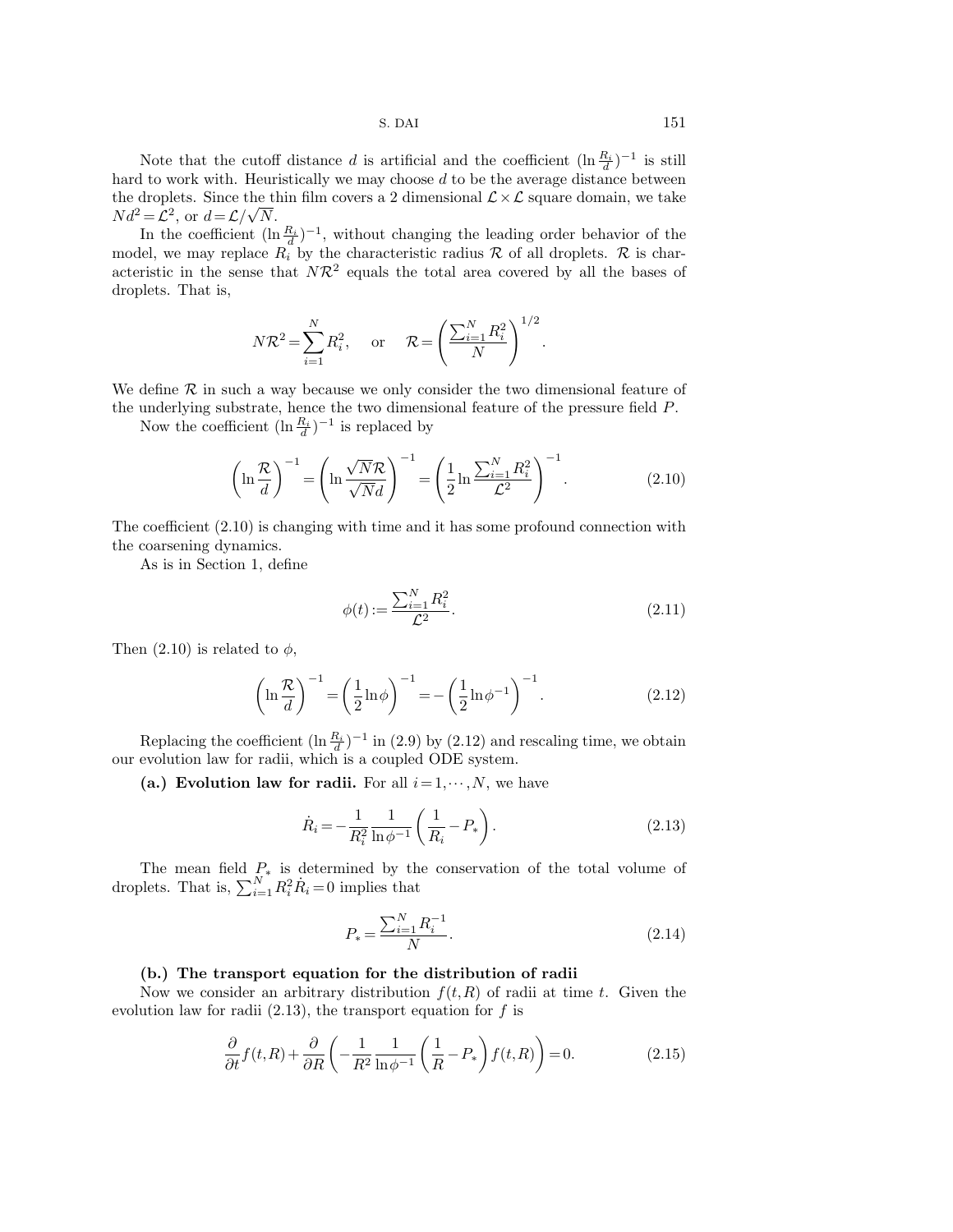Here

$$
\phi = \frac{\int_0^\infty R^2 f(t, R) \, dR}{\mathcal{L}^2}, \quad P_* = \frac{\int_0^\infty R^{-1} f(t, R) \, dR}{\int_0^\infty f(t, R) \, dR}.\tag{2.16}
$$

REMARK 2.2. Equations  $(2.2)$ – $(2.4)$  are similar to the 2D Mullins-Sekerka model for phase transitions when one phase consists of circular particles. Equation (2.3) is the Gibbs-Thomson condition on the boundary. The difference lies in Equation (2.4); in the 2D Mullins-Sekerka model for phase transitions, it is the total area enclosed by the boundaries  $\{\Gamma_i\}$  that is preserved. Hence the 2D Mullins-Sekerka model has a boundary condition

$$
\dot{R}_i = \frac{1}{R_i} \int_{\Gamma_i} [\nabla P \cdot n] \, ds \quad \text{on } \Gamma_i.
$$

REMARK 2.3. The formal derivation of our mean field model is similar to that in [17], where Niethammer and Otto formally derived and rigorously justified a mean field model for domain coarsening of 2D phase transitions. Note that in 2D phase transitions, since  $\sum_{i=1}^{N} R_i^2$  is conserved, the above coefficient (2.10) is a constant.

## 3. Estimates on the coarsening rate

In this section we prove the lower bound on the dissipation rate of  $\phi(t)$  (1.15) and the upper bound on the growth rate of the average volume  $V_{avg}$  (1.16).

First we discuss the relation between  $\phi(t)$  and the free energy of the system. Since the morphology of the thin film is parabolic droplets connected by a uniform ultra thin residual film, the free energy is just the surface energy of droplets. The surface energy is proportional to the surface area of all droplets an  $\sum$ ergy is proportional to the surface area of all droplets and hence proportional to  $\sum_{i=1}^{N} R_i^2$ . So  $\phi(t) = \sum_{i=1}^{N} R_i^2 / \mathcal{L}^2$  is the rescaled free energy of the system and it should be decreasing.

In fact since

$$
\dot{R}_i = -\frac{1}{R_i^2} \frac{1}{\ln(\phi(t)^{-1})} \left( \frac{1}{R_i} - P_* \right),\tag{3.1}
$$

the dissipation rate of  $\phi(t)$  is

$$
\dot{\phi}(t) = \frac{2}{\mathcal{L}^2} \sum_{i=1}^N R_i \dot{R}_i = -\frac{2}{\mathcal{L}^2} \sum_{i=1}^N \frac{1}{R_i} \frac{1}{\ln \phi^{-1}} \left( \frac{1}{R_i} - P_* \right) \text{ by (3.1).}
$$
 (3.2)

Since the total volume  $V_{total} = \sum_{i=1}^{N} R_i^3$  is conserved, we have

$$
0 = \sum_{i=1}^{N} R_i^2 \dot{R}_i = -\sum_{i=1}^{N} \frac{1}{\ln(\phi(t)^{-1})} \left(\frac{1}{R_i} - P_*\right).
$$
 (3.3)

By  $(3.2)$ ,  $(3.3)$ , and the fact that  $P_*$  is a spatial constant, we obtain

$$
\dot{\phi}(t) = -\frac{2}{\mathcal{L}^2} \left( \sum_{i=1}^N \frac{1}{R_i} \frac{1}{\ln \phi^{-1}} \left( \frac{1}{R_i} - P_* \right) - P_* \sum_{i=1}^N \frac{1}{\ln \phi^{-1}} \left( \frac{1}{R_i} - P_* \right) \right)
$$

$$
= -\frac{2}{\mathcal{L}^2} \sum_{i=1}^N \frac{1}{\ln \phi^{-1}} \left( \frac{1}{R_i} - P_* \right)^2 \leq 0 \qquad \text{(since } \phi < 1\text{)}.
$$
\n(3.4)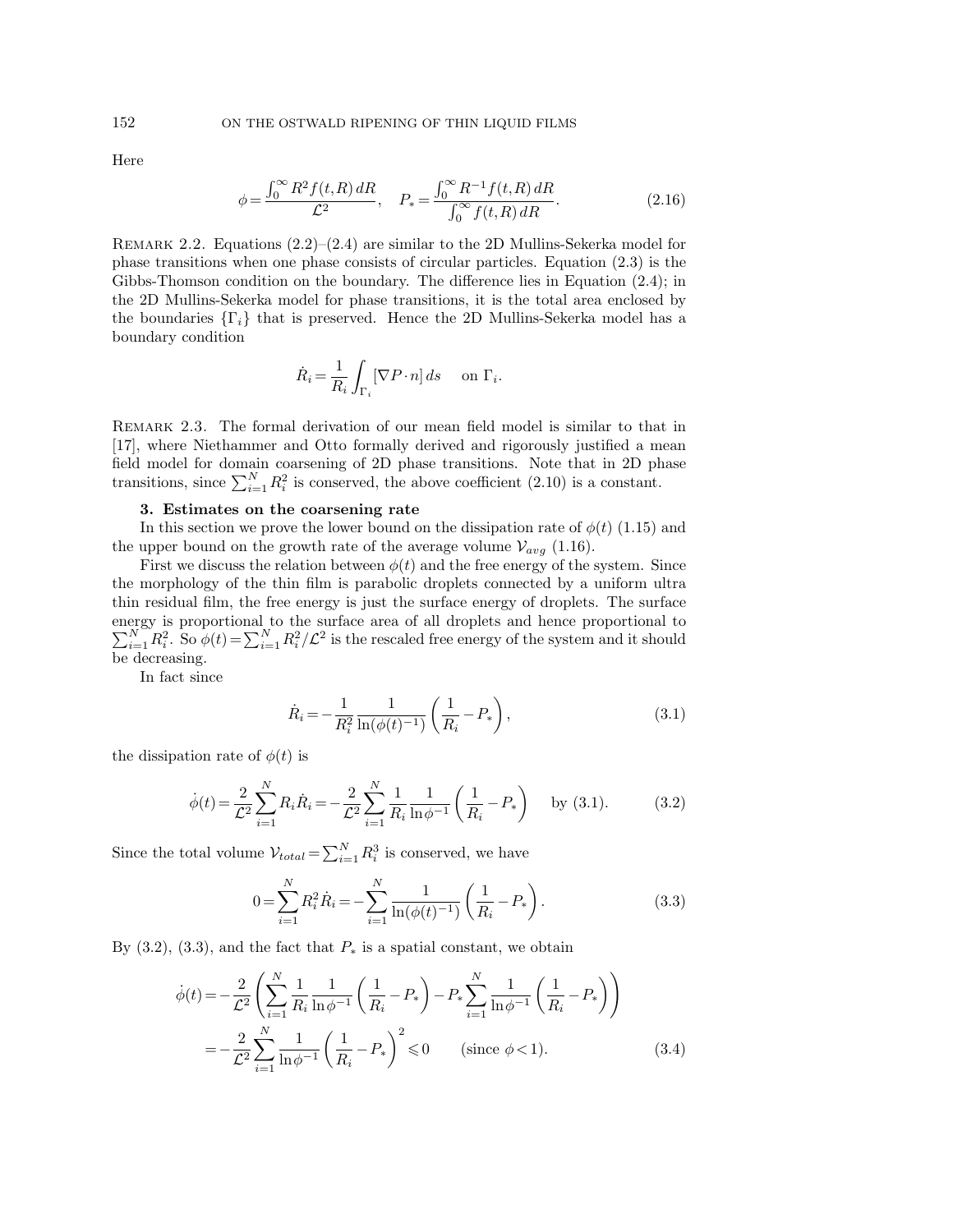Next we define an auxiliary quantity

$$
\sigma(t) := \frac{\mathcal{L}^2 \sum_{i=1}^N R_i^4}{\mathcal{V}_{total}^2}.
$$
\n(3.5)

 $\sigma(t)$  is "dual" to  $\phi(t)$  in the sense that the following interpolation inequality holds.

Lemma 3.1. (Interpolation inequality)

$$
\phi(t)\sigma(t) \geqslant 1. \tag{3.6}
$$

Proof. This is an immediate consequence of the Cauchy-Schwarz inequality.

$$
\phi(t)\sigma(t) = \frac{\left(\sum_{i=1}^{N} R_i^2\right) \left(\sum_{i=1}^{N} R_i^4\right)}{\left(\sum_{i=1}^{N} R_i^3\right)^2} \ge 1.
$$
\n(3.7)

 $\Box$ 

In addition, the following inequality holds between the dissipation rates of  $\phi(t)$ and  $\sigma(t)$ .

Lemma 3.2. (Dissipation inequality)

$$
(\dot{\sigma})^2 \le 8h_{avg}^{-4} \frac{1}{\ln \phi^{-1}} \phi(-\dot{\phi}),\tag{3.8}
$$

where  $h_{avg} = V_{total} / \mathcal{L}^2$ .

*Proof.* By (3.1) and (3.4),  $\dot{\phi}$  can be rewritten as

$$
\dot{\phi} = -\frac{2}{\mathcal{L}^2} \ln \phi^{-1} \sum_{i=1}^N R_i^4 \dot{R}_i^2.
$$
 (3.9)

Direct calculation and the Cauchy-Schwarz inequality show that

$$
|\dot{\sigma}| = \frac{4\mathcal{L}^2}{\mathcal{V}_{total}^2} \left| \sum_{i=1}^N R_i^3 \dot{R}_i \right| \leq \frac{4\mathcal{L}^2}{\mathcal{V}_{total}^2} \left( \sum_{i=1}^N R_i^2 \right)^{1/2} \left( \sum_{i=1}^N R_i^4 (\dot{R}_i)^2 \right)^{1/2}
$$

$$
= \frac{4\mathcal{L}^2}{\mathcal{V}_{total}^2} \left( \mathcal{L}^2 \phi \right)^{1/2} \left( -\frac{\mathcal{L}^2}{2\ln \phi^{-1}} \dot{\phi} \right)^{1/2}.
$$
(3.10)

So

$$
(\dot{\sigma})^2 \leq \frac{8\mathcal{L}^8}{\mathcal{V}_{total}^4} \frac{1}{\ln \phi^{-1}} \phi(-\dot{\phi}) = 8h_{avg}^{-4} \frac{1}{\ln \phi^{-1}} \phi(-\dot{\phi}).
$$
\n(3.11)

 $\Box$ 

Inequalities (3.6) and (3.8) are the starting points of our proof for Theorem 1.1. However since Theorem 1.1 is about  $\phi(\ln \phi^{-1})^{-1/4}$ , we define

$$
\Phi := \phi(\ln \phi^{-1})^{-1/4},\tag{3.12}
$$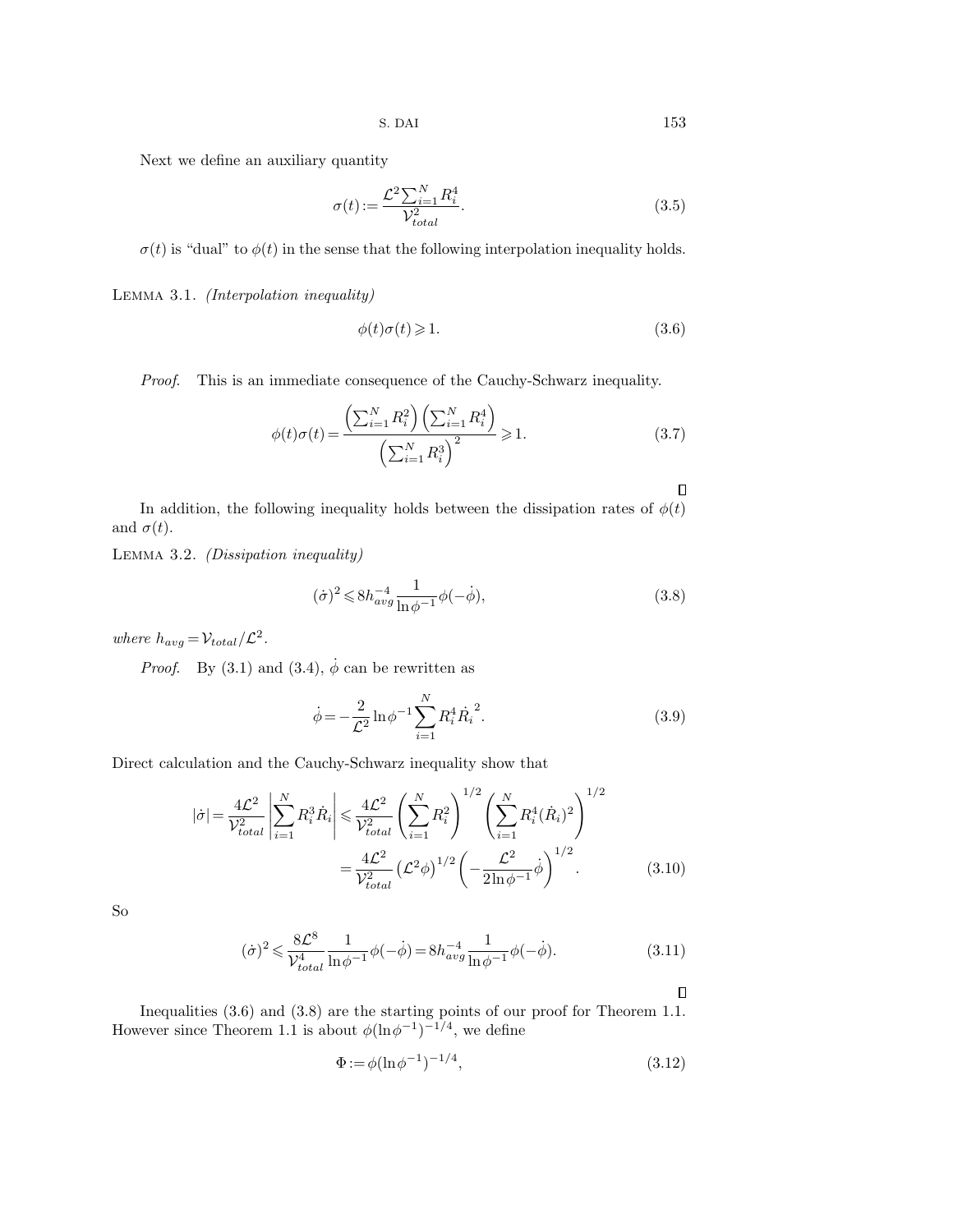and correspondingly

$$
S := \sigma(\ln \sigma)^{1/4}.\tag{3.13}
$$

We will apply Lemmas 3.1 and 3.2 to obtain the following interpolation and dissipation inequalities involving  $\Phi$ ,  $S$ ,  $\dot{\Phi}$ , and  $\dot{S}$ .

LEMMA 3.3. (Interpolation inequality for S and  $\Phi$ )

$$
S(t)\Phi(t) \geqslant 1. \tag{3.14}
$$

*Proof.* By  $(3.6), \sigma \geq \phi^{-1} > 1$ . So

$$
S(t)\Phi(t) = \sigma(t)\phi(t)\left(\frac{\ln \sigma}{\ln \phi^{-1}}\right)^{1/4} \geqslant 1.
$$
\n(3.15)

 $\Box$ 

LEMMA 3.4. (Dissipation inequality for S and  $\dot{\Phi}$ ) Assume that  $\phi(0) < e^{-1}$ . Then

$$
(\dot{S})^2 \leq 16h_{avg}^{-4} \left(\frac{\ln \sigma}{\ln \phi^{-1}}\right)^{1/2} \Phi(-\dot{\Phi}).
$$
\n(3.16)

*Proof.* Since  $\phi(t)$  is a decreasing function of t,  $\phi(0) < e^{-1}$  implies that  $\phi(t) < e^{-1}$ and  $\ln \phi(t)^{-1} > 1$  for all  $t \ge 0$ . Direct calculation shows that

$$
\dot{\Phi} = \dot{\phi} (\ln \phi^{-1})^{-1/4} \left( 1 + \frac{1}{4} (\ln \phi^{-1})^{-1} \right),
$$
\n(3.17)

$$
\Phi(-\dot{\Phi}) = \phi(-\dot{\phi})(\ln \phi^{-1})^{-1/2} \left(1 + \frac{1}{4}(\ln \phi^{-1})^{-1}\right),
$$
\n(3.18)

$$
\dot{S} = \dot{\sigma} (\ln \sigma)^{1/4} \left( 1 + \frac{1}{4} (\ln \sigma)^{-1} \right). \tag{3.19}
$$

Consequently

$$
(\dot{S})^2 = (\dot{\sigma})^2 (\ln \sigma)^{1/2} \left( 1 + \frac{1}{4} (\ln \sigma)^{-1} \right)^2
$$
  
\$\leqslant 8h\_{avg}^{-4} \frac{(\ln \sigma)^{1/2}}{\ln(\phi^{-1})} \phi(-\dot{\phi}) \left( 1 + \frac{1}{4} (\ln \sigma)^{-1} \right)^2\$ by (3.8).

Since  $\sigma\phi \geq 1$ , we have  $\ln \sigma \geqslant \ln \phi^{-1} > 1$ , and  $(1 + \frac{1}{4}(\ln \sigma)^{-1})^2 < 2(1 + \frac{1}{4}(\ln \phi^{-1})^{-1})$ . So

$$
(\dot{S})^2 \leq 16h_{avg}^{-4} \frac{(\ln \sigma)^{1/2}}{\ln(\phi^{-1})} \phi(-\dot{\phi}) \left(1 + \frac{1}{4}(\ln \phi^{-1})^{-1}\right)
$$
  
=  $16h_{avg}^{-4} \left(\frac{\ln \sigma}{\ln \phi^{-1}}\right)^{1/2} \Phi(-\dot{\Phi})$  by (3.18). (3.20)

Now we are ready to prove Theorem 1.1. Define a structural time scale

$$
t_s := \int_0^t \left(\frac{\ln \sigma(s)}{\ln \phi^{-1}(s)}\right)^{1/2} ds.
$$
 (3.21)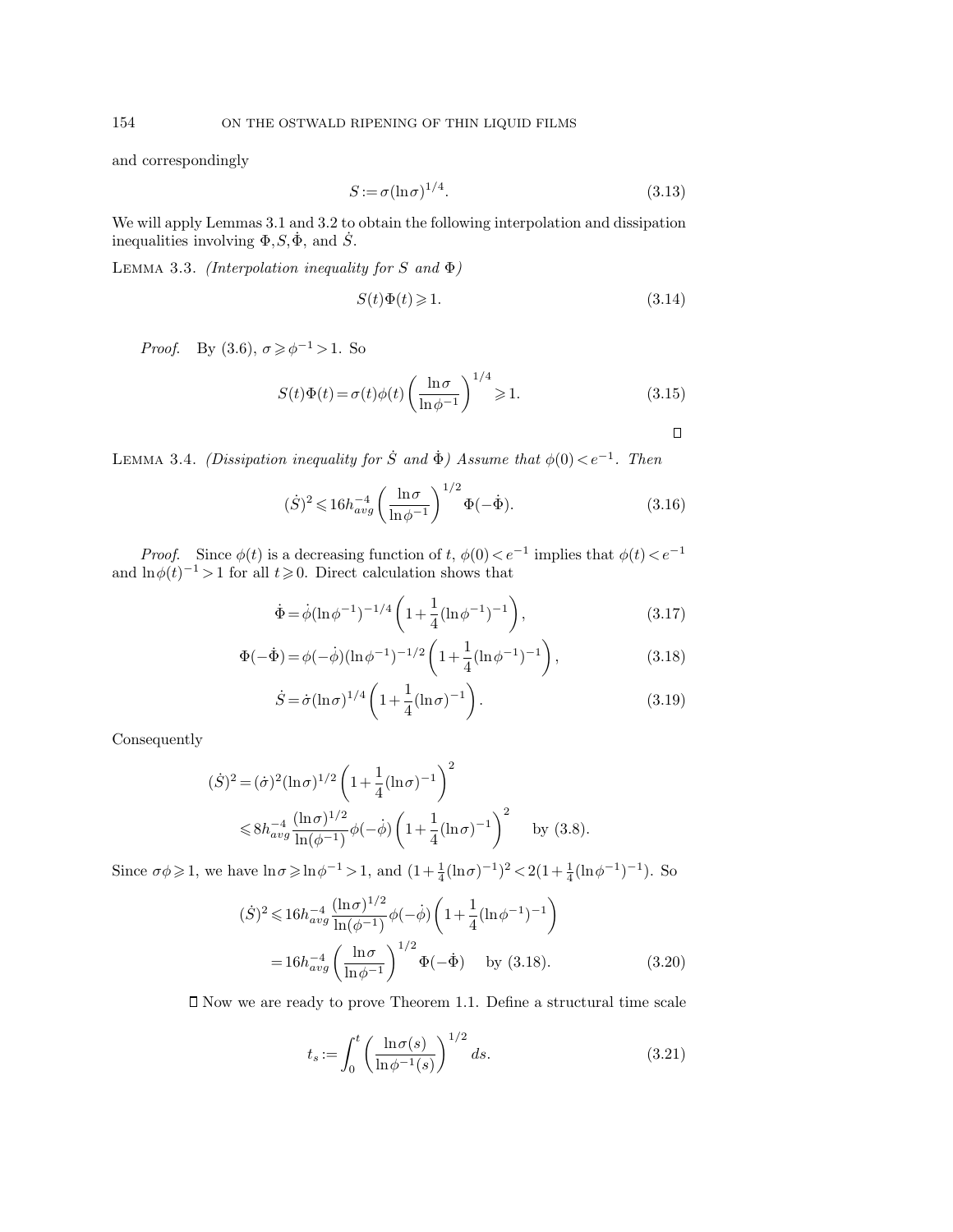Then

$$
\frac{dt_s}{dt} = \left(\frac{\ln \sigma(t)}{\ln \phi^{-1}(t)}\right)^{1/2} \ge 1,\tag{3.22}
$$

and hence  $t_s$  is a strictly increasing function of t and  $t_s \geq t$ . Then  $S(t)$  and  $\Phi(t)$  can be transformed into functions of  $t_{\mathfrak{s}}$  as

$$
\tilde{S}(t_s) := S(t) \quad \text{and} \quad \tilde{\Phi}(t_s) := \Phi(t), \tag{3.23}
$$

and the dissipation inequality (3.16) becomes

$$
\left(\frac{d}{dt_s}\tilde{S}\right)^2 \leqslant 16h_{avg}^{-4}\tilde{\Phi}\left(-\frac{d}{dt_s}\tilde{\Phi}\right). \tag{3.24}
$$

Furthermore, if we define  $\tau = 16h_{avg}^{-4}t_s$  and rewrite  $\tilde{S}(t_s)$ ,  $\tilde{\Phi}(t_s)$  in  $\tau$  as

$$
\hat{S}(\tau) := \tilde{S}(t_s), \quad \hat{\Phi}(\tau) := \tilde{\Phi}(t_s), \tag{3.25}
$$

then the dissipation inequality (3.24) becomes

$$
\left(\frac{d}{d\tau}\hat{S}\right)^2 \leq \hat{\Phi}\left(-\frac{d}{d\tau}\hat{\Phi}\right). \tag{3.26}
$$

Apparently the interpolation inequality (3.14) can be directly translated into

$$
\hat{S}(\tau)\hat{\Phi}(\tau) \geq 1. \tag{3.27}
$$

Now we can apply the following ODE argument.

LEMMA 3.5. ([14]) For any  $2 < p < 4$ , there exist positive constants  $\hat{C}_1$ ,  $\hat{C}_2$  depending solely on p such that if two continuous quantities  $E(t)$  and  $L(t)$  satisfy

$$
E(t)L(t) \ge 1
$$
, and  $\left(\frac{dL}{dt}\right)^2 \le E\left(-\frac{dE}{dt}\right)$ , (3.28)

then we have

$$
\int_0^T E(t)^p dt \geq \hat{C}_2 \int_0^T (t^{-1/4})^p dt \qquad provided \ T \geq \hat{C}_1 L(0)^4. \tag{3.29}
$$

Taking  $L(t)$  as  $\hat{S}(\tau)$  and  $E(t)$  as  $\hat{\Phi}(\tau)$ , we obtain the following theorem.

THEOREM 3.6. Assume that  $\phi(0) < e^{-1}$ . For any  $2 < p < 4$ , there exist positive constants  $\hat{C}_1, \hat{C}_2$  depending on p but not on any system parameter such that for any solutions  $\{R_i\}$  of the mean field model (3.1), we have

$$
\int_0^{\hat{\tau}} \hat{\Phi}(\tau)^p d\tau \geq \hat{C}_2 \int_0^{\hat{\tau}} (\tau^{-1/4})^p d\tau \qquad provided \ \hat{\tau} \geq \hat{C}_1 \hat{S}(0)^4. \tag{3.30}
$$

Changing the variable back into  $t_s$ , (3.30) becomes

$$
\int_0^{T_s} \tilde{\Phi}(t_s)^p \, dt_s \geq C_2 \int_0^{T_s} \left( h_{avg} t_s^{-1/4} \right)^p \, dt_s \qquad \text{provided } T_s \geq C_1 h_{avg}^4 \tilde{S}(0)^4, \quad (3.31)
$$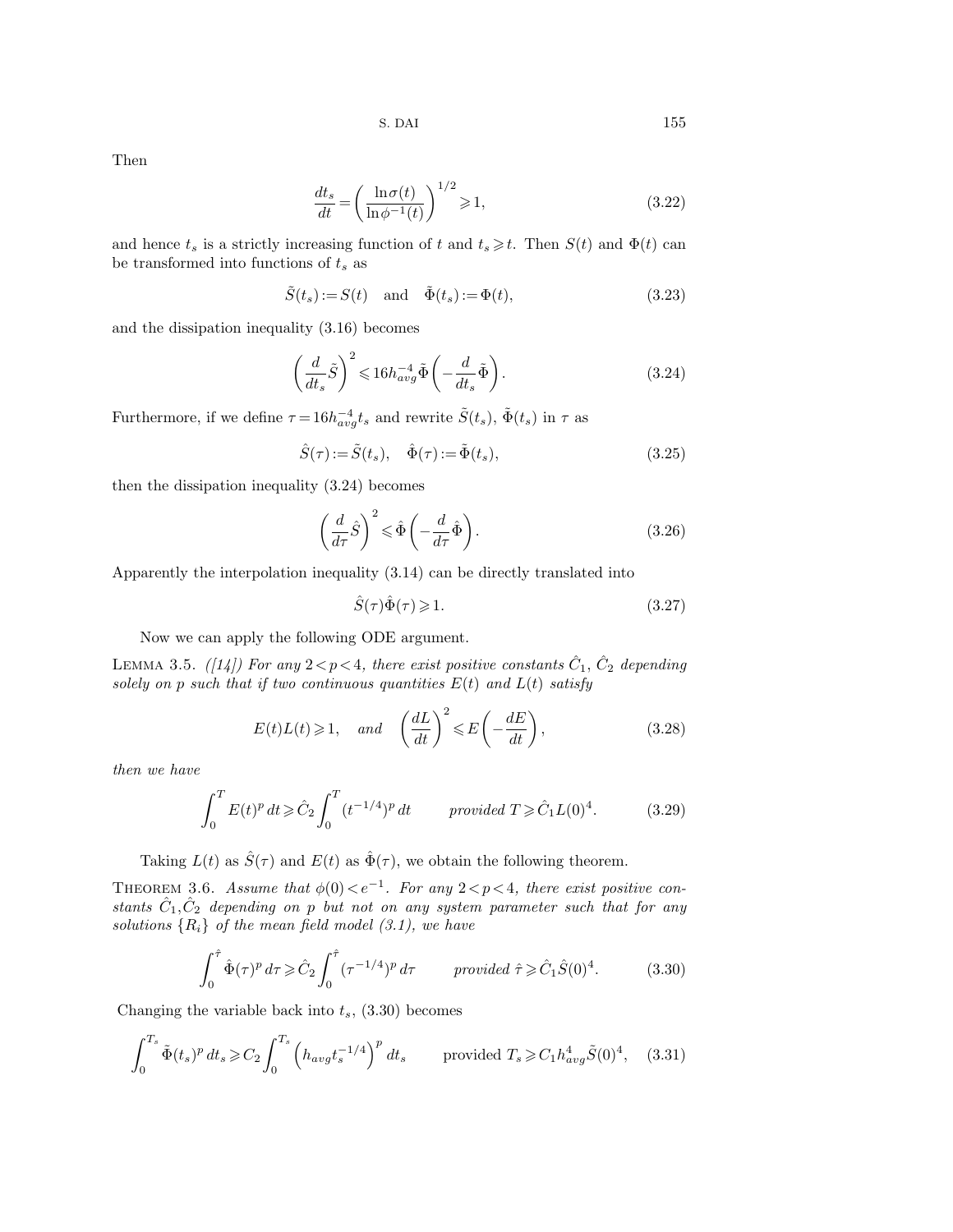where  $C_1 = 16^{-1}\hat{C}_1$  and  $C_2 = 2^{-p}\hat{C}_2$ . Inequality (3.31) is exactly Theorem 1.1.

Before proving Theorem 1.2, we consider the relations between  $\phi$ ,  $\mathcal{V}_{avg}$ ,  $\mathcal{R}_{avg}$ , and  $\mathcal{R}_{*}$ . Recall that the average volume  $\mathcal{V}_{avg}$ , the average radius  $\mathcal{R}_{avg}$  and the critical radius  $\mathcal{R}_*$  are defined as

$$
\mathcal{V}_{avg} = \frac{\mathcal{V}_{total}}{N} = \frac{\sum_{i=1}^{N} R_i^3}{N}, \quad \mathcal{R}_{avg} = \frac{\sum_{i=1}^{N} R_i}{N}, \quad \text{and} \quad \mathcal{R}_{*} = \frac{N}{\sum_{i=1}^{N} R_i^{-1}}.
$$
 (3.32)

LEMMA 3.7. For any solution  $\{R_i : i = 1, \dots, N\}$  of the mean field model (3.1),  $h_{avg}\phi^{-1}(t)$  is an upper bound for the average radius  $\mathcal{R}_{avg}$ , the critical radius  $\mathcal{R}_*,$ and the cube root of the average volume of of droplets. In fact, these quantities are ordered as follows.

$$
\mathcal{R}_{*} \leq \mathcal{R}_{avg} \leq \mathcal{V}_{avg}^{1/3} \leq h_{avg} \phi^{-1}.
$$
\n(3.33)

*Proof.* Inequalities in  $(3.33)$  are consequences of Hölder's inequality (or the Cauchy-Schwarz inequality in some cases). Note that  $V_{total} = \sum_{i=1}^{N} R_i^3$  and  $\mathcal{L}^2 = h_{avg}^{-1} \mathcal{V}_{total}.$ 

(1.) The Cauchy-Schwarz inequality shows that

$$
N^2 \leqslant \left(\sum_{i=1}^N R_i\right) \left(\sum_{i=1}^N R_i^{-1}\right).
$$

Hence

$$
\mathcal{R}_{*} = \frac{N}{\sum_{i=1}^{N} R_{i}^{-1}} \leqslant \frac{\sum_{i=1}^{N} R_{i}}{N} = \mathcal{R}_{avg}.
$$
\n(3.34)

 $(2.)$  By Hölder's inequality,

$$
\sum_{i=1}^{N} R_i \leq N^{2/3} \left( \sum_{i=1}^{N} R_i^3 \right)^{1/3}.
$$

So

$$
\mathcal{R}_{avg} = \frac{\sum_{i=1}^{N} R_i}{N} \leqslant \left(\frac{\sum_{i=1}^{N} R_i^3}{N}\right)^{1/3} = \mathcal{V}_{avg}^{1/3}.
$$
\n(3.35)

 $(3.)$  Again by Hölder's inequality

$$
\sum_{i=1}^{N} R_i^2 \leq N^{1/3} \left( \sum_{i=1}^{N} R_i^3 \right)^{2/3} = \left( \frac{N}{\mathcal{V}_{total}} \right)^{1/3} h_{avg} \mathcal{L}^2.
$$

So

$$
\phi = \frac{\sum_{i=1}^N R_i^2}{\mathcal{L}^2} \leqslant h_{avg} \left(\frac{N}{\mathcal{V}_{total}}\right)^{1/3} = h_{avg} \mathcal{V}_{avg}^{-1/3},
$$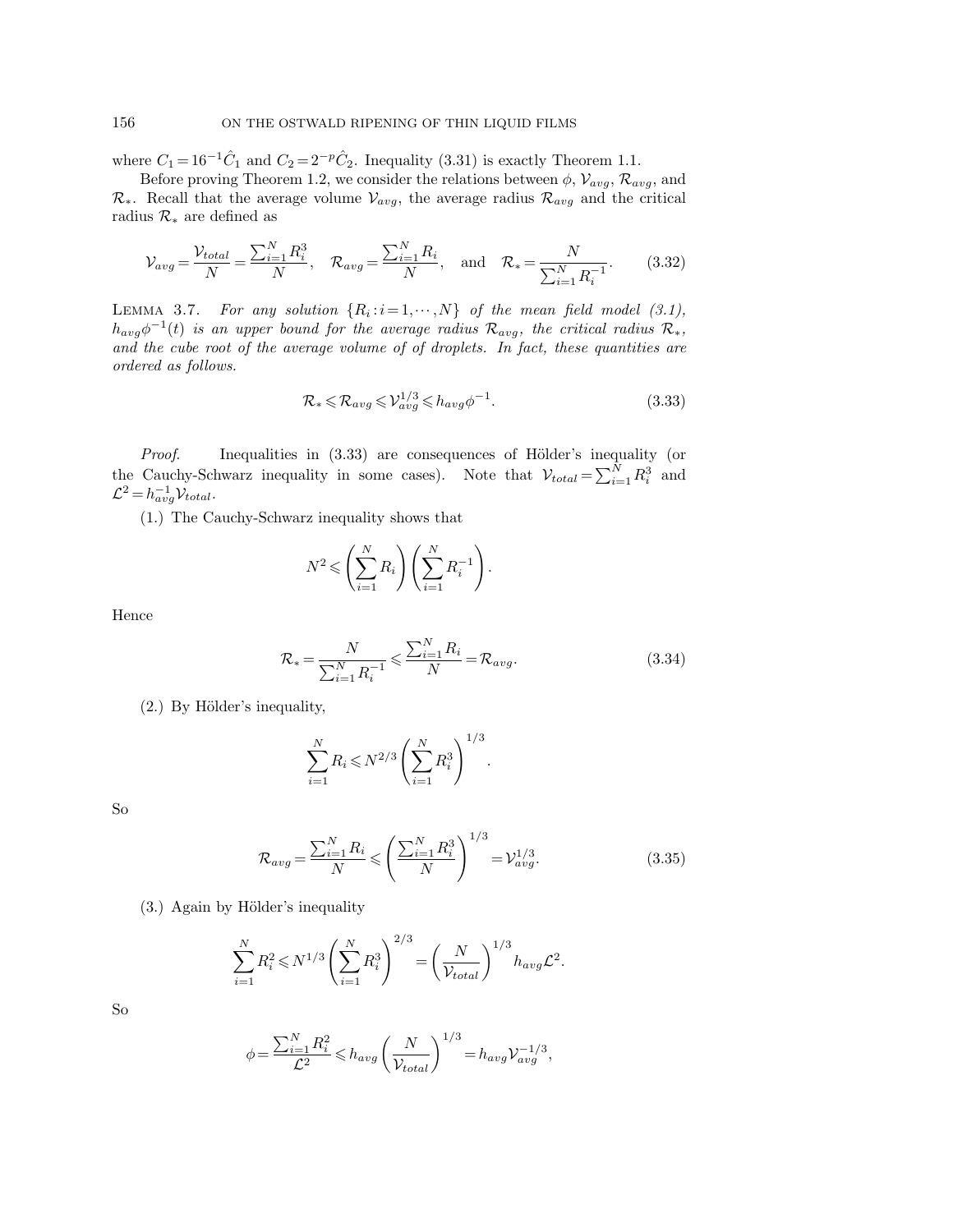$$
S. \text{ } DAI \qquad \qquad 157
$$

or equivalently

$$
\mathcal{V}_{avg}^{1/3} \leq h_{avg} \phi^{-1}.\tag{3.36}
$$

 $\Box$ 

Proof of Theorem 1.2. In Theorem 1.1, the estimate  $(1.15)$  is a lower bound for  $\tilde{\Phi}(t_s) = \tilde{\phi}(t_s)(\ln \tilde{\phi}(t_s)^{-1})^{-1/4}$ . What we need to do is to translate it into an estimate for  $V_{avg}$  using (3.33). Define

$$
w(x) = x(\ln x^{-1})^{-1/4}.
$$
\n(3.37)

Then  $\Phi = w(\phi)$ . Since

$$
w'(x) = (\ln x^{-1})^{-1/4} \left( 1 + \frac{1}{4} (\ln x^{-1})^{-1} \right) > 0 \quad \text{for all } 0 < x < 1,\tag{3.38}
$$

 $w(x)$  is an increasing function on (0,1). By (3.33), if  $h_{avg}V_{avg}^{-1/3}$  < 1, then

$$
\phi\!\leqslant\!h_{avg}{\mathcal V}_{avg}^{-1/3}\!<\!1
$$

and we have  $w(\phi) \leq w(h_{avg} \mathcal{V}_{avg}^{-1/3}),$  i.e.,

$$
\Phi \le h_{avg} \mathcal{V}_{avg}^{-1/3} \left( \ln(h_{avg}^{-1} \mathcal{V}_{avg}^{1/3}) \right)^{-1/4} = h_{avg} 3^{1/4} \left\{ \mathcal{V}_{avg}^{4/3} \ln \left( \frac{\mathcal{V}_{avg}}{h_{avg}^3} \right) \right\}^{-1/4}.
$$
 (3.39)

Rewrite  $V_{avg}(t)$  in terms of the structural time scale  $t_s$ ,

$$
\tilde{\mathcal{V}}(t_s) := \mathcal{V}_{avg}(t). \tag{3.40}
$$

Equation (3.39) is

$$
h_{avg}^{-1}3^{-1/4}\tilde{\Phi}(t_s) \leq \left\{\tilde{\mathcal{V}}(t_s)^{4/3}\ln\left(\frac{\tilde{\mathcal{V}}(t_s)}{h_{avg}^3}\right)\right\}^{-1/4}.\tag{3.41}
$$

Integrating from 0 to  $T_s$ , we have

$$
\int_0^{T_s} \left\{ \tilde{\mathcal{V}}(t_s)^{4/3} \ln \left( \frac{\tilde{\mathcal{V}}(t_s)}{h_{avg}^3} \right) \right\}^{-p/4} dt_s \ge 3^{-p/4} h_{avg}^{-p} \int_0^{T_s} \tilde{\Phi}(t_s)^p dt_s
$$
  

$$
\ge 3^{-p/4} C_2 \int_0^{T_s} t_s^{-p/4} dt_s \tag{3.42}
$$

provided  $T_s \geqslant C_1 h_{avg}^4 \tilde{S}(0)^4$ . The last inequality in (3.42) follows from (3.31).  $\Box$ REMARK 3.8. For the average radius  $\mathcal{R}_{avg}$ , we expect an upper bound in the form of a power-logarithmic law

$$
\mathcal{R}_{avg} (\ln \mathcal{R}_{avg})^{1/4} \leqslant ct^{1/4},\tag{3.43}
$$

which is consistent with  $(1.1)$ . However, this is not trivial even if we have the inequalities (3.33). The difference between  $\mathcal{R}_{avg}$  and  $\mathcal{V}_{avg}^{1/3}$  is that the latter is always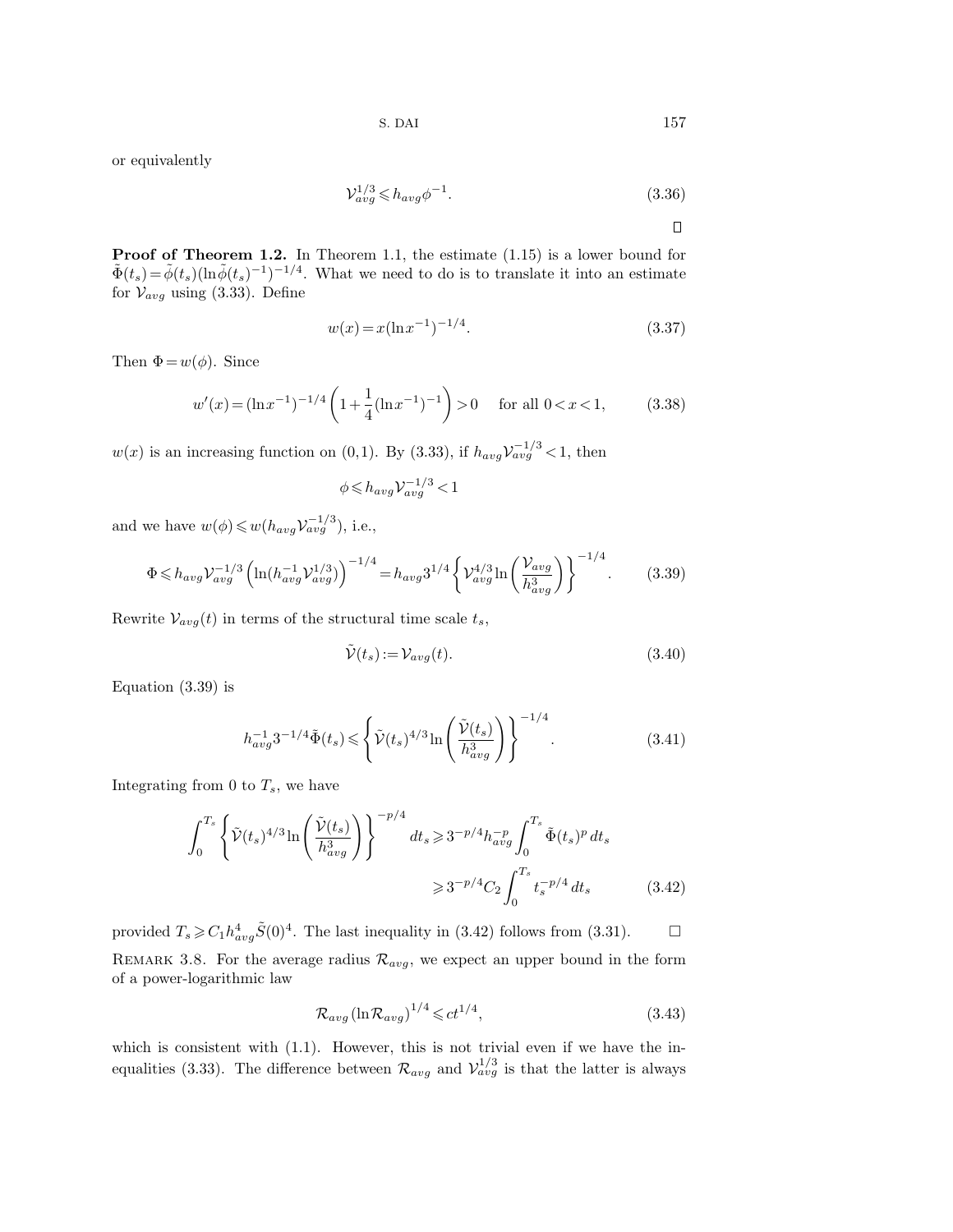increasing while the former need not necessarily be monotone. The monotonicity is crucial since in the proof of Theorem 1.2 we used the assumption that  $\mathcal{V}_{avg}^{1/3} > h_{avg}$ , which is guaranteed to be true as long as it is satisfied in the initial configuration. It is not clear to us how to obtain a similar relation  $\mathcal{R}_{avg} > h_{avg}$  for all time, even though heuristically it should be true.

REMARK 3.9. For the critical radius  $\mathcal{R}_*$ , we do not expect any power-logarithmic law. In fact since  $\mathcal{R}_*$  is the harmonic mean of  $\{R_i\}$ , it always approaches 0 as some droplets shrink and disappear. This singularity generates many more difficulties than the failure of the logarithm.

## 4. Self similarity and the structural time scale

Experiments and numerical simulations indicate that the distribution of the sizes of droplets exhibits some self similarity (see, e.g., [13] and references therein). Mathematically, we do not know if the distribution always approaches a self similar solution. For the Ostwald ripening for phase transitions, it is known that distributions of droplets may not always approach a self similar solution [19].

Our mean field model provides a convenient way to study the self similarity of distributions of droplets, since the distribution  $f(t,R)$  must satisfy the transport equation

$$
\frac{\partial}{\partial t} f(t, R) + \frac{\partial}{\partial R} \left( -\frac{1}{R^2} \frac{1}{\ln \phi^{-1}} \left( \frac{1}{R} - P_* \right) f(t, R) \right) = 0,\tag{4.1}
$$

$$
\phi = \frac{\int_0^\infty R^2 f(t, R) \, dR}{\mathcal{L}^2}, \quad P_* = \frac{\int_0^\infty R^{-1} f(t, R) \, dR}{\int_0^\infty f(t, R) \, dR},\tag{4.2}
$$

with the requirements that  $\int_0^\infty R^2 f(t, R) dR \leqslant e^{-1} \mathcal{L}^2$  (since we require  $\phi \leqslant e^{-1}$  in Theorem 1.1) and that  $V_{total} = \int_0^\infty R^3 f(t, R) dR$  is conserved.

The properties of the transport Equation  $(4.1)$ – $(4.2)$  are beyond the scope of this paper. The rest of this section is about some properties of the structural time scale  $t_s$ .

As is discussed in Section 3, we already know that the structural time scale  $t_s$  is not less than t, i.e.,  $t_s \geq t$ . In addition,  $t_s$  has some connection with the distribution of radii of droplets. In fact we have the following

PROPOSITION 4.1. If the distribution of radii is self similar, then in the dilute limit when the fraction  $\phi \rightarrow 0$ , we have

$$
\frac{dt_s}{dt} = 1 + o(1).
$$

Hence

$$
t_s = (1 + o(1))t \quad as \ \phi \to 0. \tag{4.3}
$$

*Proof.* If  $f(t,R)$  is a self-similar solution of the mean field model, since the total volume, which is the third moment, is conserved, there must be some function  $F(\cdot)$ and some positive constant a and some positive function  $b(t)$  such that

$$
f(t,R) = ab(t)^{-4} F(R/b(t)).
$$
\n(4.4)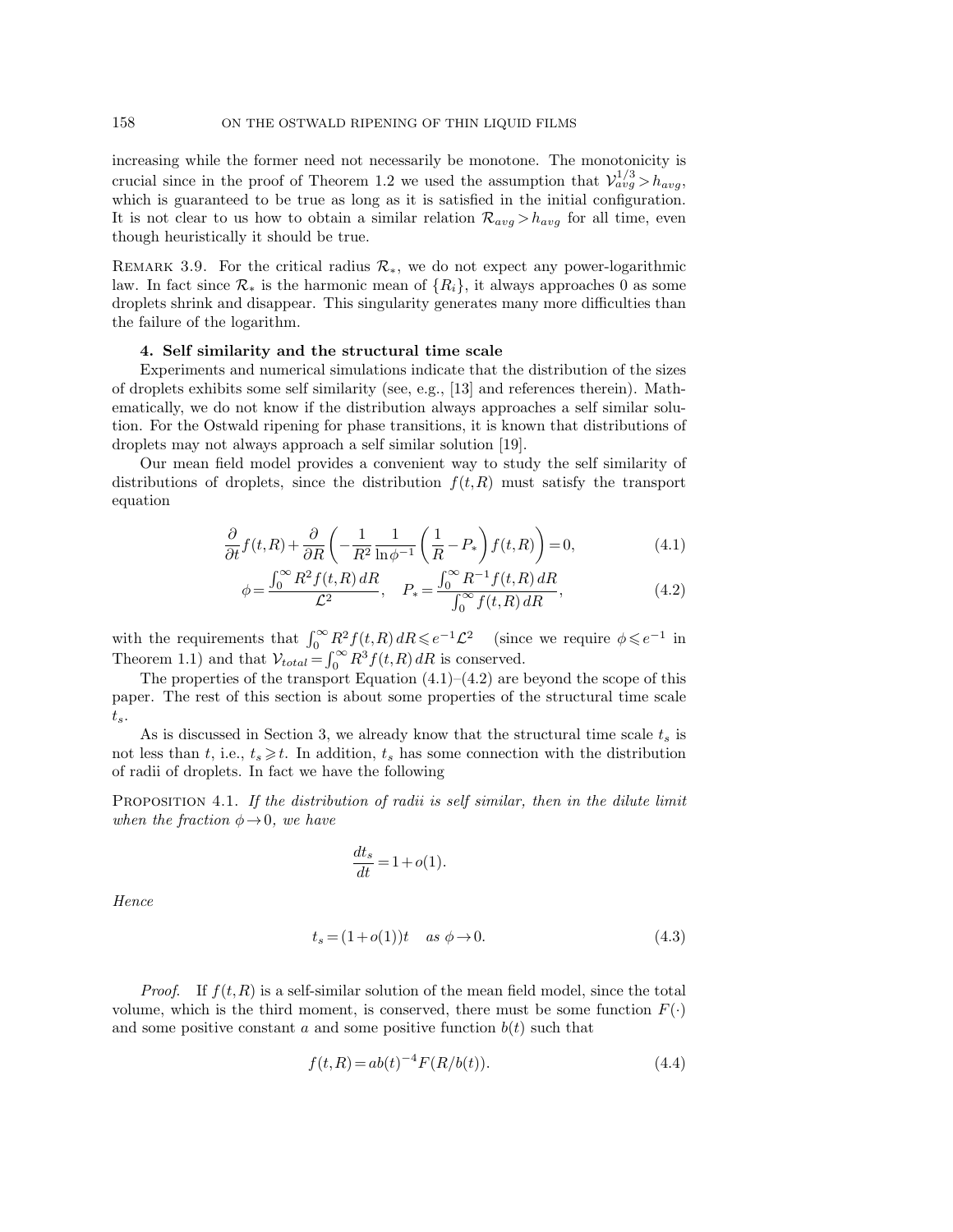By the definitions of  $\phi(t)$  and  $\sigma(t)$  (Equations (1.3) and (1.12)), we have

$$
\phi(t)\sigma(t) = \frac{\left(\int_0^\infty R^2 f(t, R) \, dR\right) \left(\int_0^\infty R^4 f(t, R) \, dR\right)}{\left(\int_0^\infty R^3 f(t, R) \, dR\right)^2} \tag{4.5}
$$

$$
=\frac{\left(\int_0^\infty R^2 F(R/b(t))\,dR\right)\left(\int_0^\infty R^4 F(R/b(t))\,dR\right)}{\left(\int_0^\infty R^3 F(R/b(t))\,dR\right)^2}\tag{4.6}
$$

$$
= \frac{\left(\int_0^\infty u^2 F(u) \, du\right) \left(\int_0^\infty u^4 F(u) \, du\right)}{\left(\int_0^\infty u^3 F(u) \, du\right)^2} \tag{4.7}
$$

$$
=:\beta.\tag{4.8}
$$

Here  $\beta \geq 1$  is a positive constant depending only on F. Hence  $\sigma(t) = \beta \phi(t)^{-1}$  and by the definition of  $t_s$  (Equation (1.14)),

$$
\frac{dt_s}{dt} = \left(\frac{\ln \sigma(t)}{\ln \phi(t)^{-1}}\right)^{1/2} = \left(\frac{\ln \phi(t)^{-1} + \ln \beta}{\ln \phi(t)^{-1}}\right)^{1/2} = \left(1 + \frac{\ln \beta}{\ln \phi(t)^{-1}}\right)^{1/2}
$$
\n
$$
= 1 + o(1) \quad \text{when } \phi = o(1). \tag{4.9}
$$

Consequently  $t_s = (1+o(1))t$  as  $\phi \rightarrow 0$ .

REMARK 4.2. If the distribution is not self similar,

$$
\phi(t)\sigma(t) = \frac{\left(\int_0^\infty R^2 f(t, R) \, dR\right) \left(\int_0^\infty R^4 f(t, R) \, dR\right)}{\left(\int_0^\infty R^3 f(t, R) \, dR\right)^2} = \beta(t) \tag{4.10}
$$

and we still have

$$
\frac{dt_s}{dt} = \left(1 + \frac{\ln \beta(t)}{\ln \phi(t)^{-1}}\right)^{1/2} = 1 + o(1) \quad \text{when } \phi = o(1)
$$
\n(4.11)

as long as  $\beta(t)$  is not very big. We do not know if  $\beta(t)$  can blow up in some special situations but heuristically it does not seem to happen, as experiments and numerical simulations of thin film coarsening both indicate that the distributions approach some self similar solutions.

# 5. Conclusions and discussions

We proposed a mean field model for the Ostwald ripening of thin films and studied its coarsening rate. We defined a structural time scale which is heuristically similar to t and captured the logarithmic factor in the spatio-temporal relation.

In our model the migration and collision of droplets are ignored. We expect to generalize our model to incorporate the migration and collisions, which can be significant for the coarsening in thin films.

On the other hand, mean field models simplify the PDE models for thin films. The PDEs naturally deal with topological changes in thin films without differentiating the ripening and collision mechanisms. It is considerably much more complicated since it is a challenge to retrieve statistical information in a PDE setting. Nevertheless, we are studying the possibility of a PDE version of the results in this paper.

 $\Box$